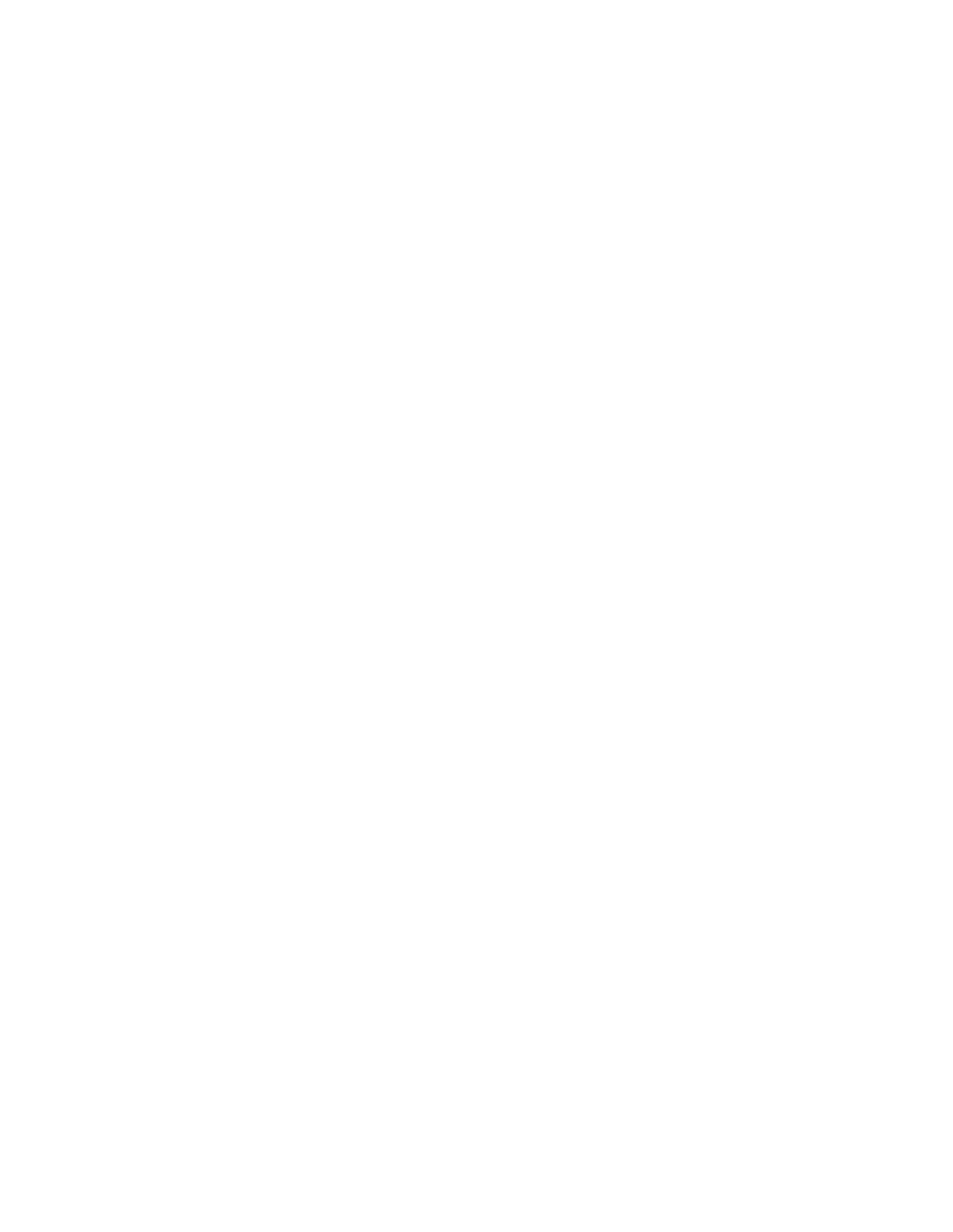# **Acknowledgements**

The Department of Education wishes to acknowledge the thoughtful contribution of the following dedicated members of the Middle Level Music Curriculum Development Advisory Committee as well as the Grade 8 Pilot music teachers in the development of the *Music Education Curriculum: Grade 8* document.

> Liz Brewer, District 8 Ernest Brown, District 18 Angela Flynn, District 2 Katrina Godbout, District 2 Jennifer Grant, District 10 Carolyn Holyoke, District 18 Annie Legere-Lawless District 6 Andrea Lewis, District 6 Sharon Lucy, District 8 Kyle McDavid, District 6 Anne-Marie Milner, District 6 Gail Morrow, District 16 Karen Olscamp, District 2 Maureen Steeves, District 18 Denise Stewart, District 2 Cyndy Toner, District 14 Alistair Tulloch, District 15 Beth Ward, District 10 Rolene Betts, Department of Education

Thank you to Hugh Kennedy, Vice-Principal of Fredericton High School, for his guidance and direction during the initial development of this curriculum document.

> New Brunswick Department of Education Educational Programs and Services

> > 2009

Additional copies of this document may be obtained using **Title Code: 844370**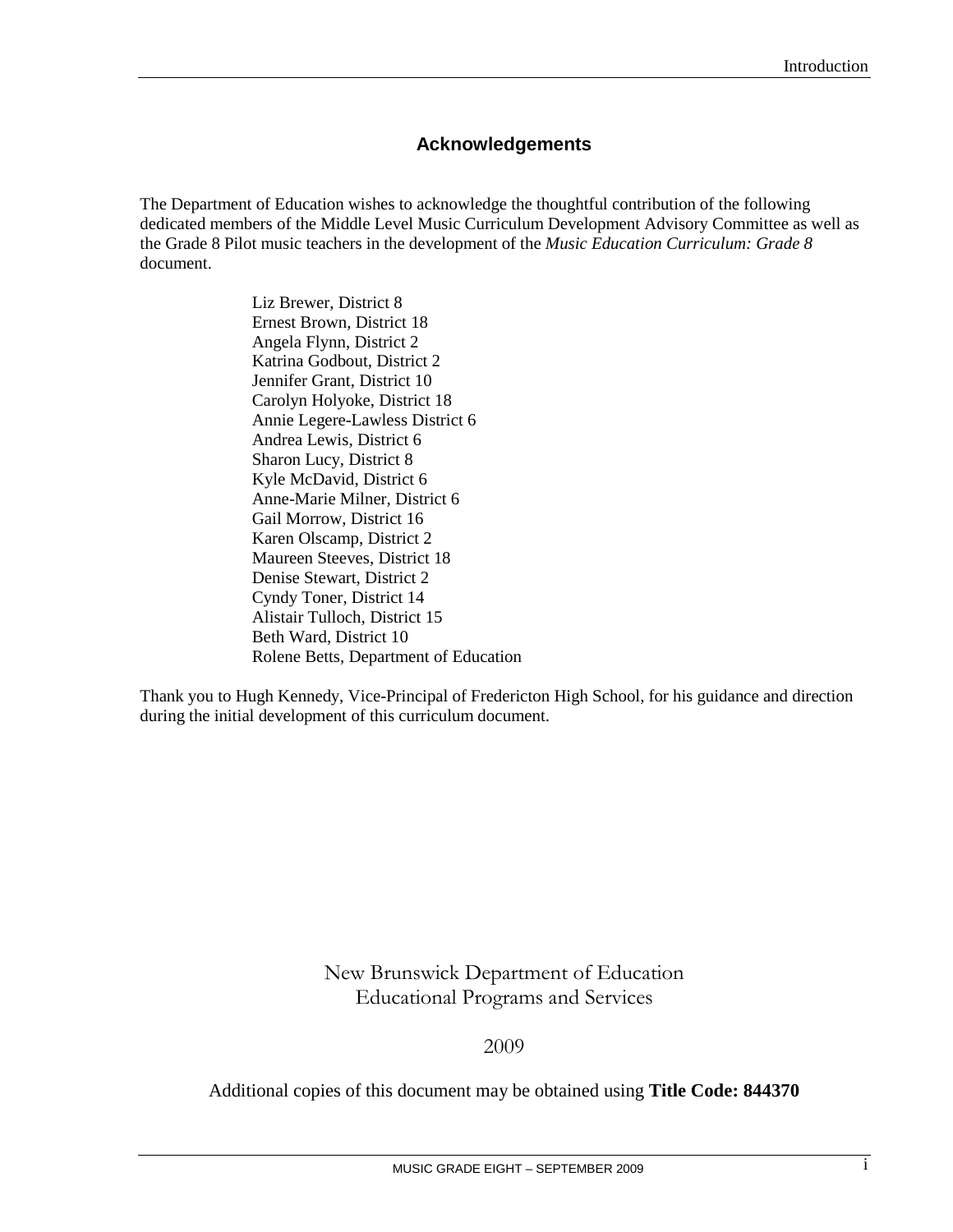# **Background**

*Music Education Curriculum: Grade 8* represents a continuation in the evolution of New Brunswick's middle level music education curriculum. It arises from the philosophy and outcomes expressed in *Foundation for the Atlantic Canada Arts Education Curriculum (document #843280).* The content and processes contained in *Music Education Curriculum: Grade 8* will lead logically into the grade 9 music program. In New Brunswick, it is recommended that Grade 8 students receive 75 minutes of music instruction weekly.

# **Rationale**

(As expressed in *Foundation for the Atlantic Canada Arts Education Curriculum document #843280,*  page*. 1)*

Education in the arts is fundamental to the aesthetic, physical, emotional, intellectual, and social growth of the individual. It provides students with unique ways of knowing, doing, living, and belonging in the global community. It also has a key role in the development of creativity and imagination.

Through arts education, students come to understand the values and attitudes held by individuals and communities. Learning in the arts contributes to an empathetic worldview and an appreciation and understanding of the relationship among peoples and their environments.

Education in the arts and learning in other subject areas through the arts develop the Atlantic Canada essential graduation learnings: aesthetic expression, citizenship, communication, personal development, problem solving, and technological competence.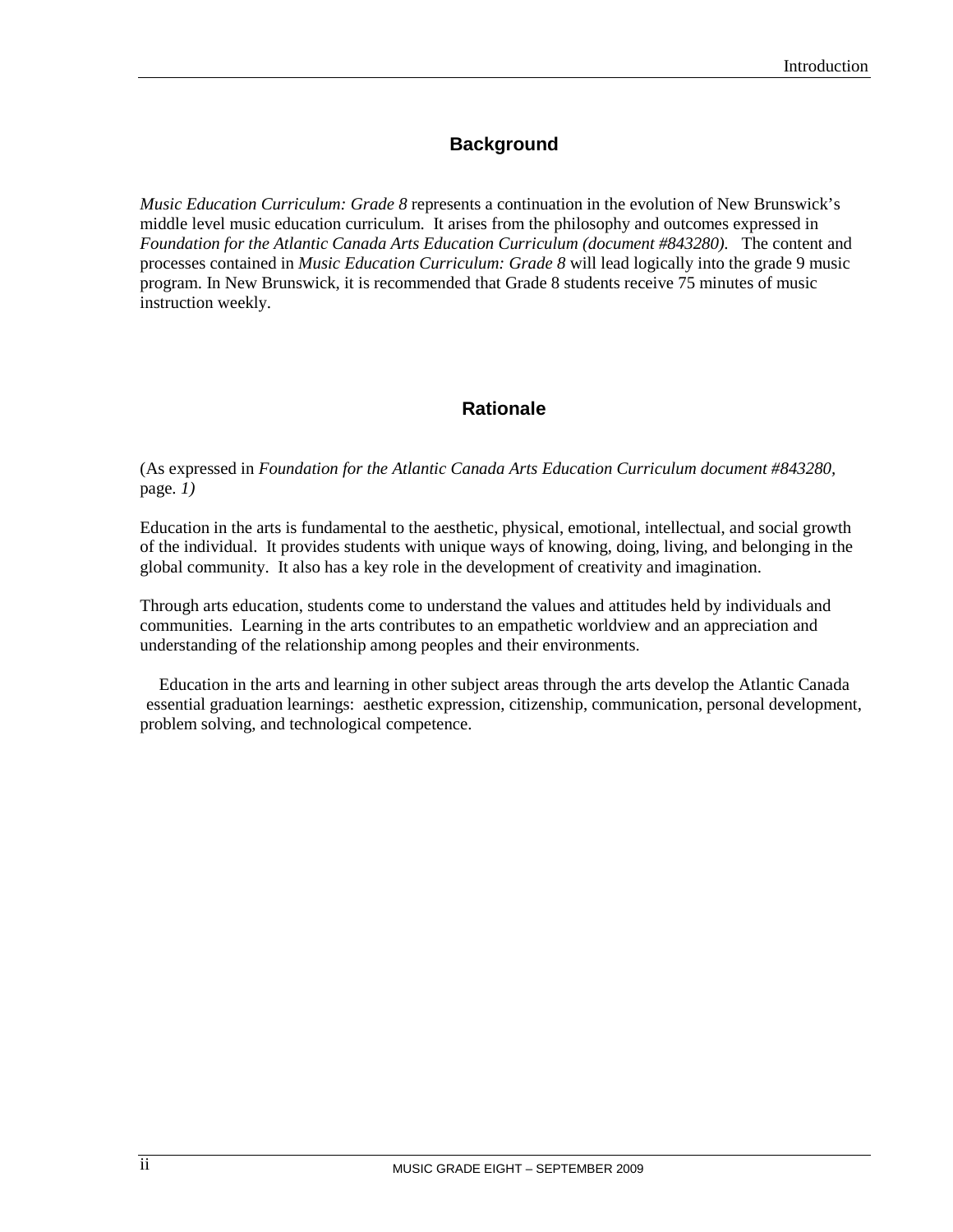#### **Curriculum Organization**

In 1993, New Brunswick, working with the other Atlantic Provinces under the auspices of the Atlantic Provinces Education Foundation (APEF), began developing regionally common curricula for mathematics, science, English language arts, social studies, arts education, and technology education. In 2001, the *Foundation for the Atlantic Canada Arts Education Curriculum* was published.

Within the curricula there are various organizational strata. At the broadest level are six Essential Graduation Learnings (EGL's). Essential Graduation Learnings are statements describing the knowledge, skills, and attitudes expected of all students who graduate from high school. They are not unique to one specific subject or discipline. Rather, Essential Graduation Learnings are relevant to all subject areas. They function as the overarching framework into which all curricula fits.

One of the Essential Graduation Learnings, Aesthetic Expression, states, "Graduates will be able to respond with critical awareness to various forms of the arts and be able to express themselves through the arts." This EGL is divided into eight General Curriculum Outcomes (GCO's), which are common to Visual Arts, Music, Drama, and Dance. The eight General Curriculum Outcomes are grouped into three strands.

| <b>STRAND1</b>                                                                                                                                                                   | <b>STRAND 2</b>                                                                                                                                                                                                                 | <b>STRAND 3</b>                                                                                                                                                             |
|----------------------------------------------------------------------------------------------------------------------------------------------------------------------------------|---------------------------------------------------------------------------------------------------------------------------------------------------------------------------------------------------------------------------------|-----------------------------------------------------------------------------------------------------------------------------------------------------------------------------|
| CREATING, MAKING, AND<br><b>PRESENTING</b>                                                                                                                                       | <b>UNDERSTANDING AND</b><br>CONNECTING CONTEXTS OF<br>TIME, PLACE, AND<br><b>COMMUNITY</b>                                                                                                                                      | PERCEIVING, REFLECTING,<br><b>AND RESPONDING</b>                                                                                                                            |
| GCO 1: Students will be expected to<br>explore, challenge, develop, and<br>express ideas, using the skills,<br>language, techniques, and processes<br>of the arts.               | GCO 3: Students will be expected to<br>demonstrate critical awareness of<br>and value for the role of the arts in<br>creating and reflecting culture.                                                                           | GCO 6: Students will be expected to<br>apply critical thinking and problem-<br>solving strategies to reflect on and<br>respond to their own and others'<br>expressive work. |
| GCO 2: Students will be expected to<br>create and/or present, collaboratively<br>and independently, expressive<br>products in the arts for a range of<br>audiences and purposes. | GCO 4: Students will be expected to<br>respect the contributions to the arts<br>of individuals and cultural groups in<br>local and global contexts, and to<br>value the arts as a record of human<br>experience and expression. | GCO 7: Students will be expected to<br>understand the role of technologies<br>in creating and responding to<br>expressive works.                                            |
|                                                                                                                                                                                  | GCO 5: Students will be expected to<br>examine the relationship among the<br>arts, societies, and environments.                                                                                                                 | GCO 8: Students will be expected to<br>analyze the relationship between<br>artistic intent and the expressive<br>work.                                                      |

Key-Stage outcomes further define expected student achievement for each General Curriculum Outcome. In the arts, New Brunswick defines its Key-Stage Outcomes at grades 3, 6, 9 and 12.

Specific Curriculum Outcomes are used to articulate expected student achievement within a single grade level. Specific Curriculum Outcomes correlate to Key-Stage Outcomes. Within the main text of the *Music Education Curriculum: Grade 8* document the outcomes listed in the far-left column are Specific Curriculum Outcomes. These are not listed in hierarchical order.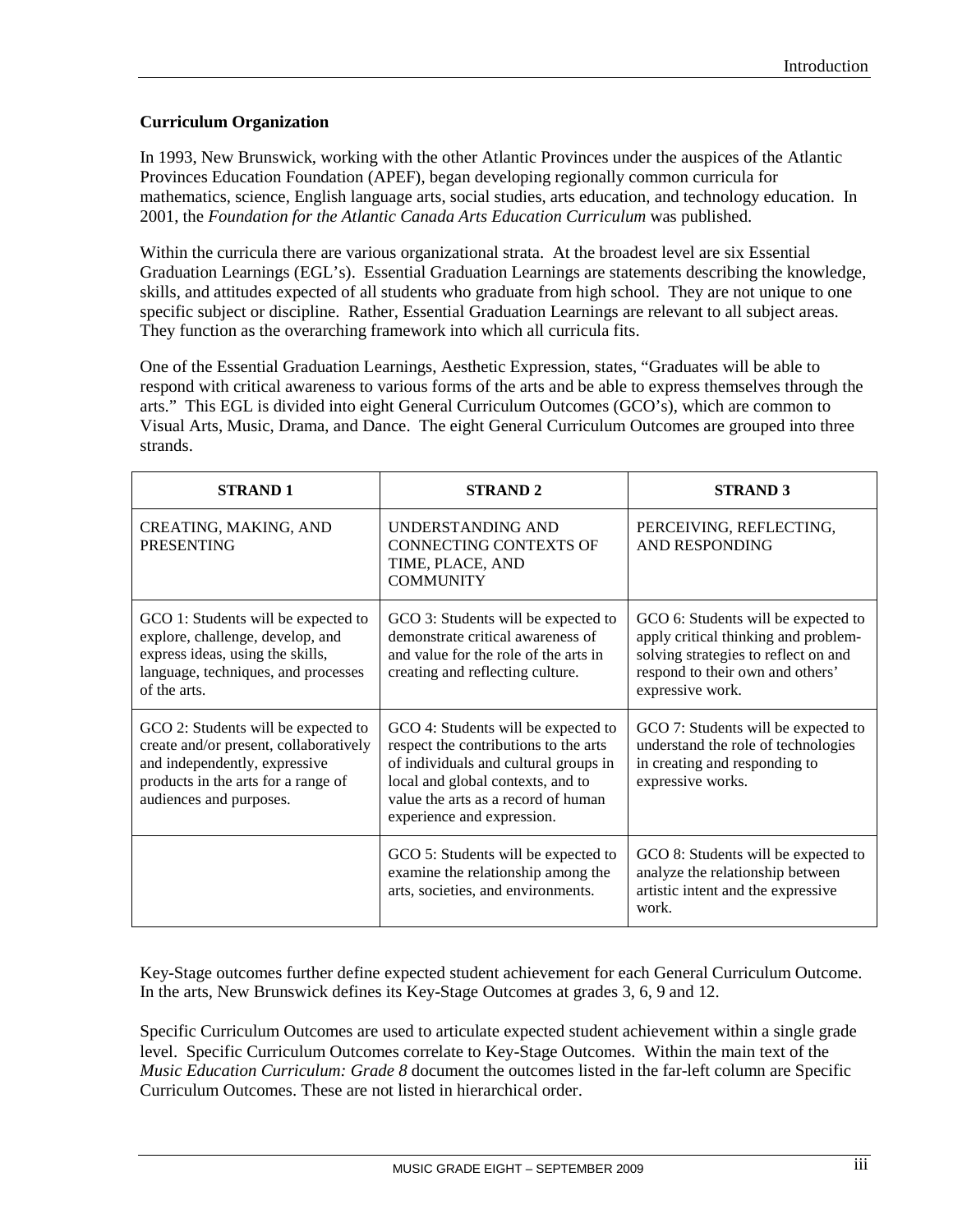**Curriculum Organization**

*6 Essential Graduation Learnings (EGL's)* **Developed by New Brunswick in collaboration with APEF Applied Regionally Common across the entire curriculum for all subject areas at all grade levels**

*8 General Curriculum Outcomes (GCO's)* **Developed by New Brunswick in collaboration with APEF Applied Regionally Common only to the Arts (Visual Art, Music, Drama, and Dance) The 8 General Curriculum Outcomes are grouped into 3 strands**

*Key Stage Arts Outcomes (KSO's)* **Developed by New Brunswick and Applied Provincially**

#### *Specific Music Curriculum Outcomes (SCO's)* **Developed by New Brunswick and Applied Provincially Specific to a subject area and grade level (***Music 8***)**

The Specific Curriculum Outcomes of the *Music Education Curriculum: Grade 8* program were developed assuming that students:

- have regularly participated in music learning in each of the preceding grades,
- have realized the grade 7 Key-Stage Outcomes, and
- will continue to participate in curricular music programs every year until the end of grade 10.

The *Music Education Curriculum: Grade 8* is designed to guide all Grade 8 students through meaningful, developmentally appropriate, and comprehensive music education experiences.

Specific Curriculum Outcomes of the *Music Education Curriculum: Grade 8* document are aligned with the Key Stage Arts Outcomes contained in the Foundation for the Atlantic Canada Arts Education Curriculum (document 843280).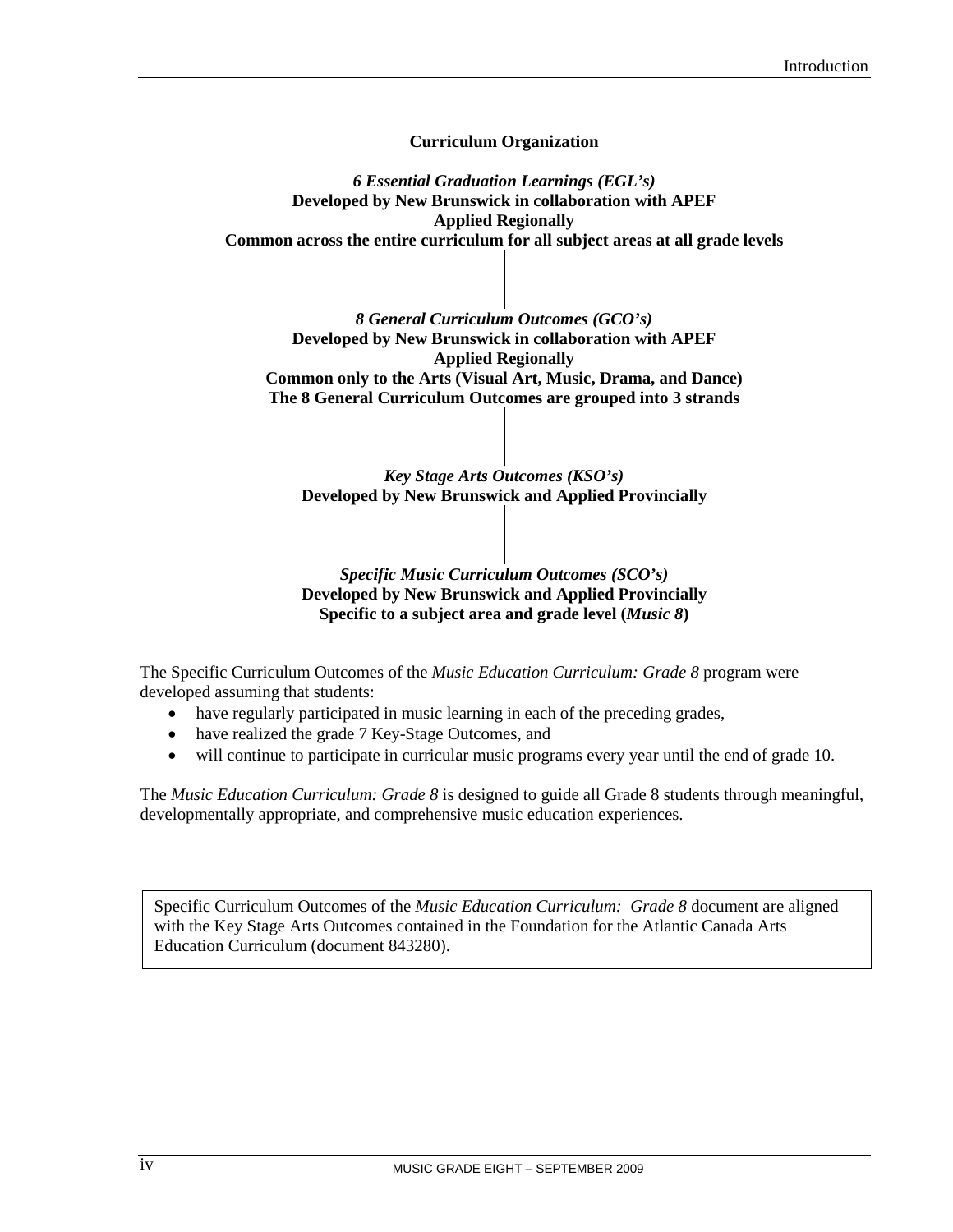# **Program Characteristics**

The *Music Education Curriculum: Grade 8* program contributes to a multi-disciplinary, interrelated school curriculum. While being engaged in music activities, students learn more than music content and skills. As with any creative endeavour, many thought processes, learning strategies, and ways of expression are refined and transferred to other aspects of life. Like other art forms, music offers unique experiences from which a better understanding of the world can emerge. Students who are engaged in such a program have the opportunity to develop a comprehensive awareness, appreciation, and understanding of personal life experiences and events.

The *Music Education Curriculum: Grade 8* guide provides teachers with a means to present a developmentally appropriate comprehensive music education through both performance and nonperformance activities within a three strand format. The first strand is Creating/Making and Presenting. The second strand is Understanding and Connecting Contexts of Time, Place, and Community. The third strand is Perceiving, Reflecting, and Responding.

The performance of music is an integral part of any comprehensive music program. Teachers must continually work at balancing the delivery of the music program between performance and nonperformance learning activities. Schools may deliver music courses in grades 6, 7 and 8 using a variety of performing idioms. Depending on local school and district resources, the outcomes found within the first strand may be realized using choral, and/or keyboard (piano), and/or guitar, and/or orchestral string, and/or any instrumental ensemble, and/or band instrumental activities. A carefully constructed school music program will connect curricular content and processes to the activities associated with co-curricular performance ensembles. Students who participate in co-curricular ensemble(s) will benefit from a synergistic relationship between curricular and co-curricular activities.

The New Brunswick Department of Education stresses the need to design and implement projects and lessons that provide equal opportunities for all students according to their abilities, needs and interests. Teachers must be aware of and make adaptations to accommodate the diverse range of learners in their class. In order to adapt to the needs of all learners, teachers must create opportunities that would permit students to have their learning styles addressed. When making instructional decisions, teachers must consider individuals' learning needs, preferences and strengths, and the abilities, experiences, interests, and values that learners bring to the classroom. Ideally, every student should find her/his learning opportunities maximized in the fine arts classroom.

While this curriculum guide presents specific outcomes for each unit, it must be acknowledged that students will progress at different rates. Teachers should provide activities and strategies that accommodate student diversity, and validate students when they achieve the outcomes to the maximum of their abilities.

It is important that teachers articulate high expectations for all students, and ensure that all students have equitable opportunities to experience success as they work toward the achievement of designated outcomes. A teacher should adapt classroom organization, teaching strategies, assessment practices, time, and resources to address students' needs and build on their strengths.

The beginning of the school year is a good time to become aware of students in each class who have had extensive musical experiences (private music lessons, choirs, etc.). This will help the teacher decide who will benefit from enrichment activities. Students who have extensive musical experience and skills developed outside the classroom must also have their needs and interests met. There are enrichment lessons and ideas given for teachers within each unit of the *Spotlight on Music Grade 8* Teacher's Edition under the title "Reaching All Learners" as well as in Appendix A of this curriculum document.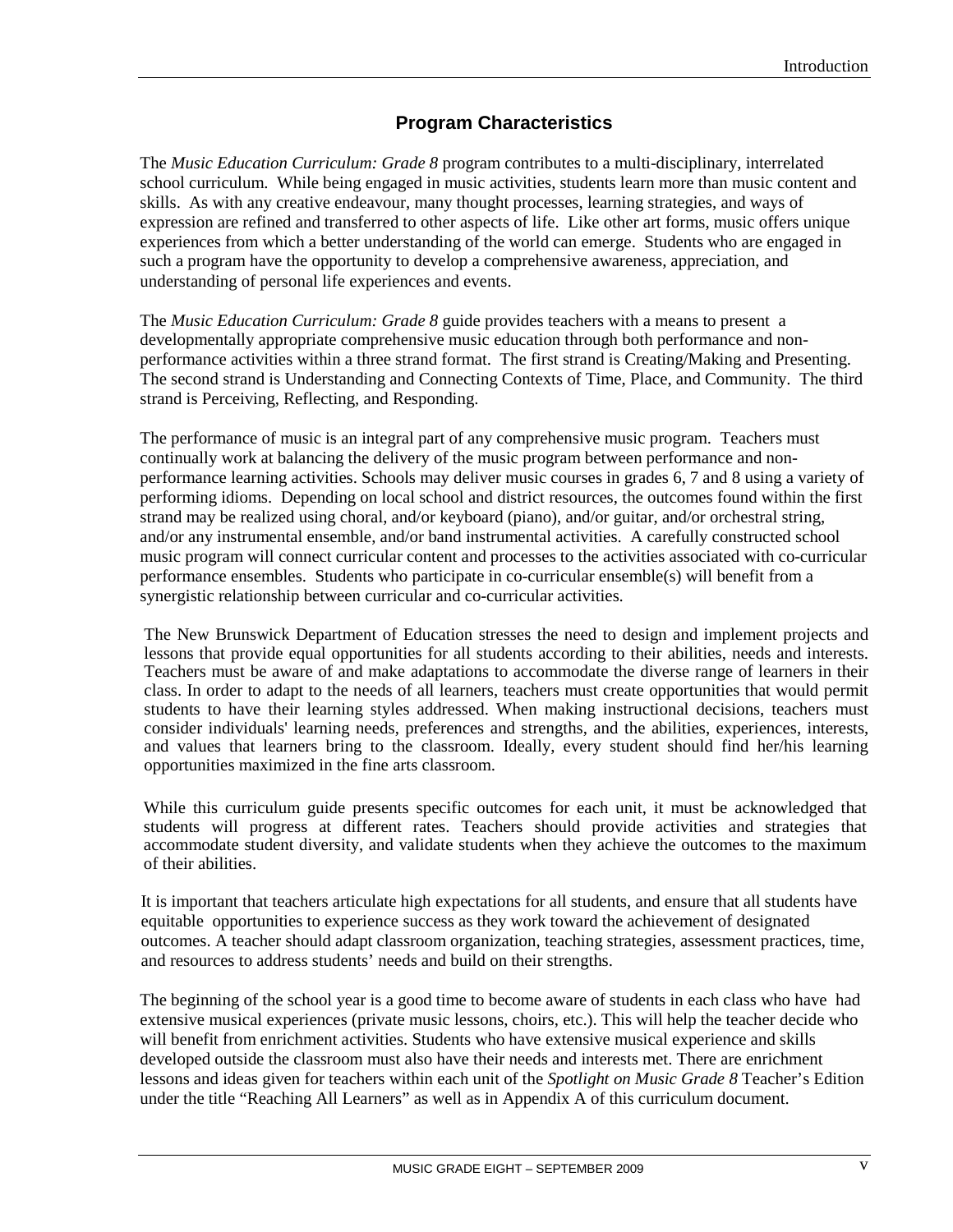Knowing the educational goals for the spectrum of students within the class will help the teacher understand how participation in music class will help all children achieve success. Refer to *Spotlight on Music Grade 8* pages 286 -287 for teaching implications/tips and strategies for success. Each of the nine units in *Spotlight on Music Grade 8* has a section entitled "Reaching All Learners". These sections lay out lesson(s) within the unit designated as "Gifted and Talented" and "Inclusion".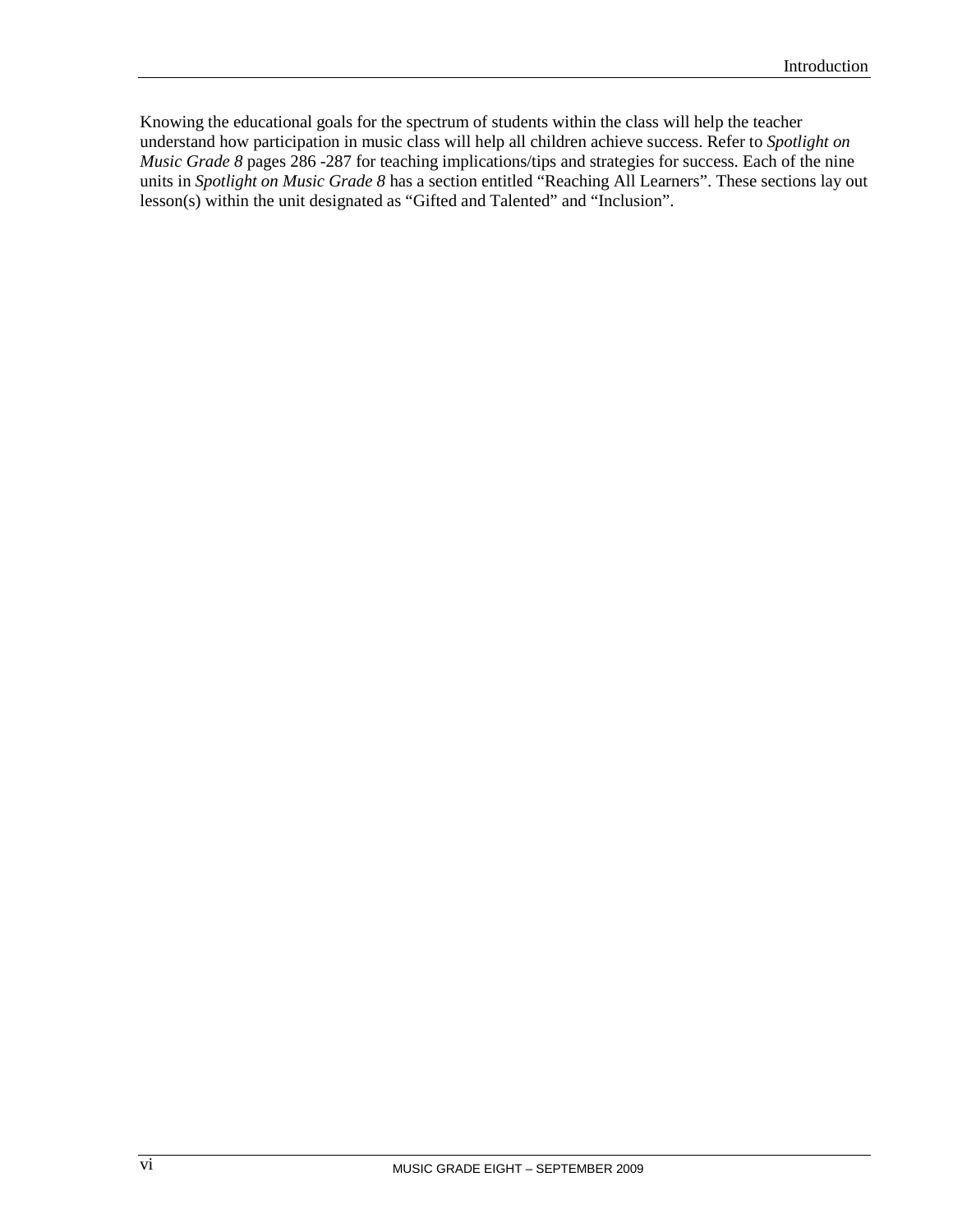# **Assessment**

Teachers make decisions about program delivery based on the results of ongoing formal and informal assessment processes. With timely applications of assessment strategies, teachers can determine what outcomes and experiences need increased emphasis. In this way, the assessment process improves the quality of learning and teaching and shapes the learning activities of the future.

When determining how well a student has learned a concept, process, or skill, teachers must consider the vast array of learning styles that might be present in any classroom. Some students are better at demonstrating their learning through a type of exhibit while others find it easier to respond on a written test. Some students respond well to group activities while others prefer to work alone. These are only a few examples of the many personal attributes teachers need to know about their students when designing fair assessment strategies. The assessment model used throughout *Spotlight on Music Grade 8* and thoroughly integrated on unit and lesson levels is explained on pages 282-283. Each of the 9 units has an "assessment overview", located at the beginning of the unit, with suggestions for formal assessment as well as a variety of assessment options. As well, there are "Suggestions for Assessment" listed for each curricular outcome within this document.

# **Assessment Strategies**

Effective assessment of learning requires diverse strategies that gather information in a systematic way. In planning arts experiences, teachers should use a broad, balanced range of strategies that will give students multiple opportunities to demonstrate what they know, value, and can do. The following represent a variety of ways in which students and teachers can assess learning.

**Student portfolios** A portfolio is a selection of students' works (both works-in-progress and finished products), journal entries, self and peer evaluations, tests, projects, audio/video tapes of rehearsals or performances, etc. It can be very effective for combining a variety of assessment strategies and for providing a comprehensive view of the development of the student's production, perception, and reflection skills. Student-teacher interaction is the core of the portfolio process. Through constant dialogue regarding shared musical experiences students' ability to reflect on, critique, and shape their work is developed. The portfolio process also provides a developmental profile that helps the student understand which curricular outcomes have been met and which have yet to be achieved.

> Through the portfolio the students are able to present themselves to an audience (peers, teachers, or others) to communicate the following:

- Here is my work.
- This is how I approached it.
- This is why I value it.
- This is how I evaluated it.
- This is how you evaluated it.
- This is where I changed/refined it
- This is what I should work on next.

Teachers are encouraged to view portfolios in a one-on-one or small group setting to validate the student's work. This portfolio review will also help the teacher individualize instruction to further meet student needs.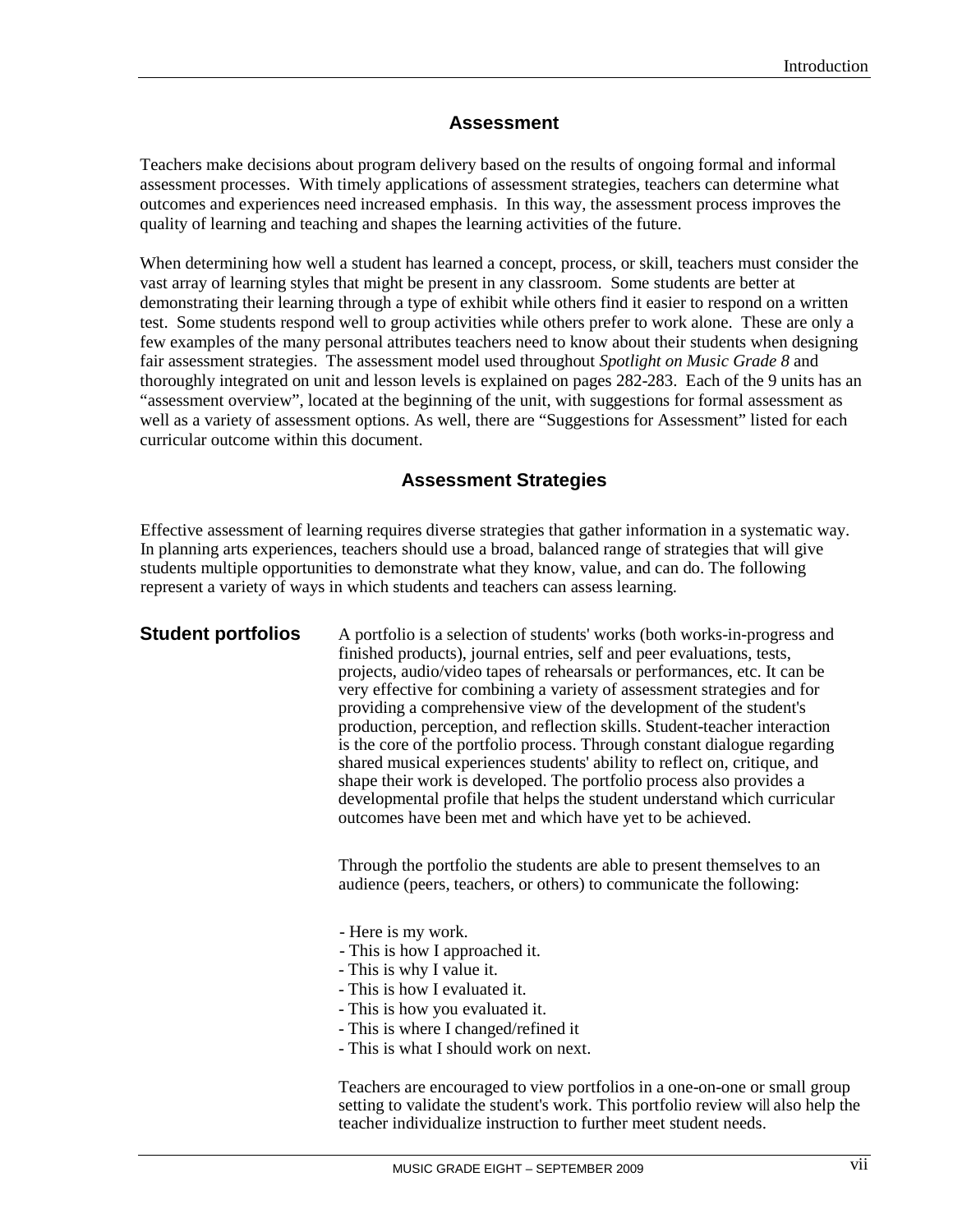The portfolio may include: samples of work such as notational representations of improvisations and compositions, both complete works and work in progress samples of reflective writing or rough drafts of compositions responses to own or others' work personal questions or comments about experiences - explanations of steps and processes used and difficulties encountered media products, including audio and video tapes, photographs, programs, and lists of resources Logs and journals allow students to write reflectively about their music experiences and to record ideas that may be used for future work. They can be used by students and teachers to assess learning that has taken place and to set goals for future work. Ongoing, meaningful, conversations about concepts, ideas, and works in progress are essential in order that students have opportunities to find and develop their voices, to practice respectful listening, and to celebrate one another's work. Performance assessment allows learners to develop and apply criteria to assess performance of the task. One of the ways in which teachers can help clarify assessment criteria for students is through the use of rubrics. Rubrics add structure to the assessment process by describing the criteria used to assess student performance. They can be developed by teachers or students individually or together. They may provide a fixed measurement scale or simply a means for reflective response to general criteria. These conversations yield valuable information about learning habits, feelings, and attitudes. They provide immediate opportunities for looking at work to date and recommending new directions. They allow for on-the-spot planning and goal setting. A questionnaire or survey might, for example, follow an activity or project to determine how well the group functioned and how well the individual participated and contributed. These may be developed independently or collaboratively by teachers and students Anecdotal records may include comments, questions, and observations noted in a log book, notebook, index cards, or sticky notes. They provide direct information on how and what students are learning throughout the process. They can be collected while students are: - engaged in open-ended tasks - working in small- or large-group activities - participating in a celebration of their work - engaged in conversations with the teacher or with one another about their learning **Performance assessment Learning logs/journals Peer feedback through group discussion Student-teacher Conversations Questionnaires and Surveys Anecdotal records**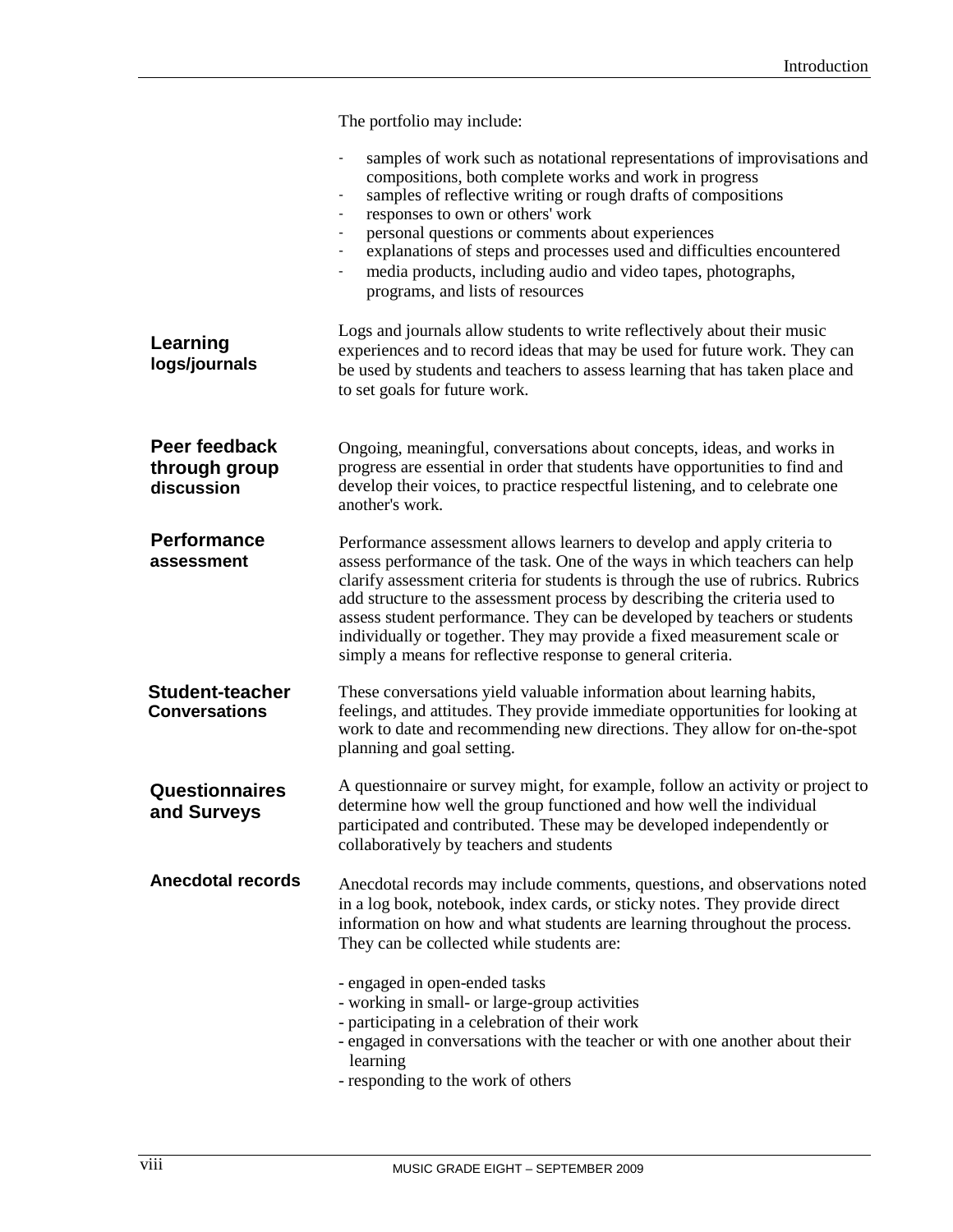| <b>Checklists</b>  | Checklists used in conjunction with other assessments give the teacher<br>and learner a useful strategy for focusing on specific tasks.                                                                                                                                                                                                                                                                                                                                                                                                                                                                                                                |
|--------------------|--------------------------------------------------------------------------------------------------------------------------------------------------------------------------------------------------------------------------------------------------------------------------------------------------------------------------------------------------------------------------------------------------------------------------------------------------------------------------------------------------------------------------------------------------------------------------------------------------------------------------------------------------------|
| <b>Observation</b> | Watching students engaged in music activities gives valuable information<br>on every aspect of students' learning. Observation occurs naturally<br>throughout the learning process and provides information about:<br>- students' day-to-day performance<br>- work habits and attitudes towards music<br>- frustrations, joys, and levels of persistence<br>- feelings and attitudes towards music<br>- ability to work independently and collaboratively in making music<br>- preferred learning styles<br>- development of students' ideas and understandings<br>Anecdotal records of observations can be supplemented with audio and<br>videotapes. |
| Questioning        | The kinds of questions teachers ask send powerful messages to students<br>about what is valued in the learning process. High-level, open-ended<br>questions challenge students to think critically. Open-ended questions allow<br>students to organize and interpret information, make generalizations, clarify<br>and express their own thinking, understand concepts, and demonstrate<br>originality and creative ability.<br>Teachers should use all assessment opportunities to reflect upon the<br>effectiveness of their instructional design and should incorporate student<br>feedback into their planning of subsequent learning experiences. |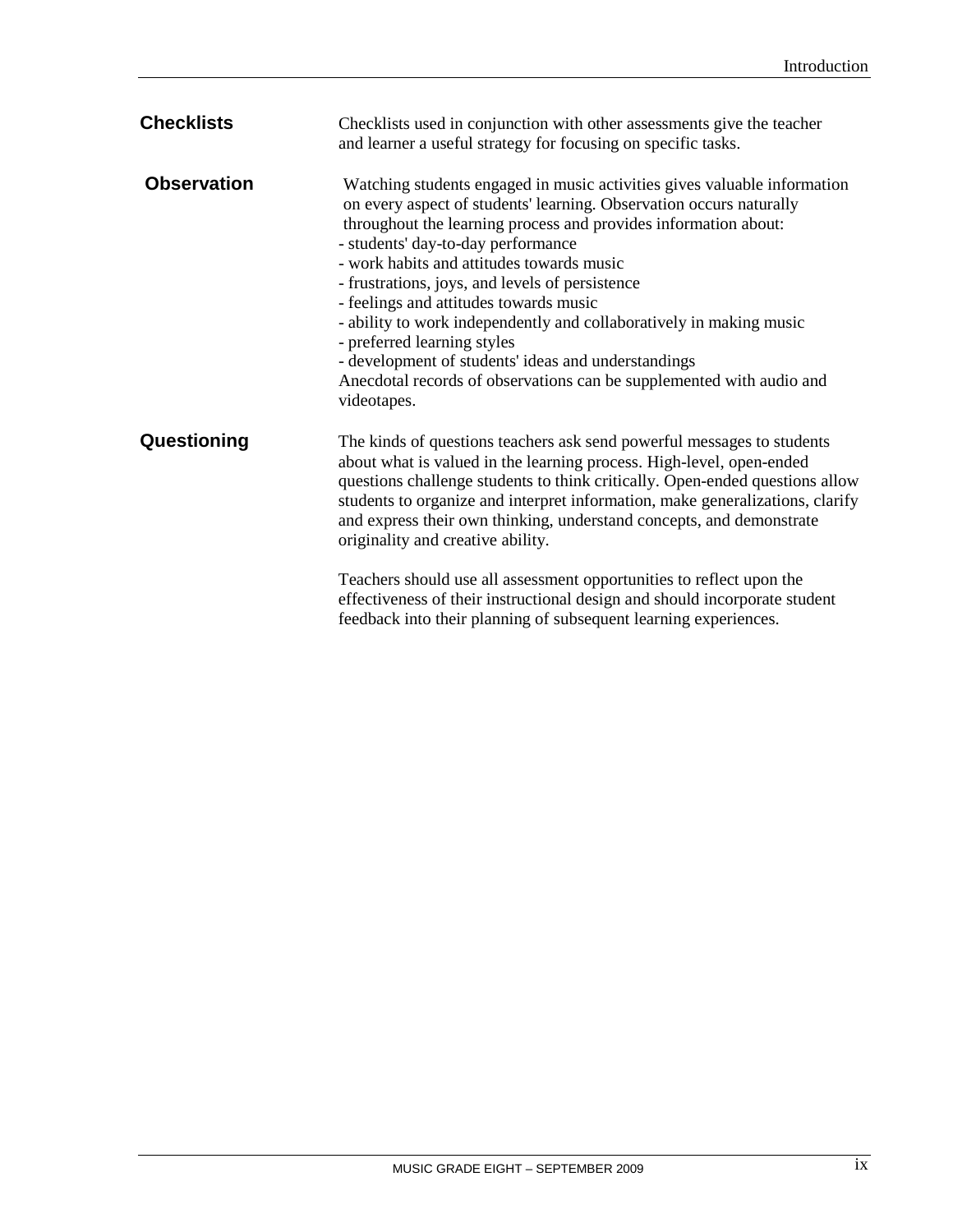# **Achievement Levels**

Teachers are to assess student achievement using the three strands: Creating, Making and Presenting; Understanding and Connecting Contexts of Time, Place, and Community, and; Perceiving, Reflecting, and Responding. For each strand, the following Achievement Standards are to be applied:

| <b>Outstanding Performance</b> | $A+ (95-100\%)$   | Outcomes are consistently demonstrated with<br>independence to an outstanding level.       |
|--------------------------------|-------------------|--------------------------------------------------------------------------------------------|
| Very Good Performance          | $A(84-94%)$       | Outcomes are consistently demonstrated with<br>independence to a high level.               |
| Good Performance               | $B(72-83%)$       | Outcomes are demonstrated with occasional<br>help to a high level.                         |
| Acceptable Performance         | $C(60-71%)$       | Outcomes are demonstrated to a basic level,<br>with occasional help.                       |
| <b>Marginal Performance</b>    | $D(50-59%)$       | Outcomes are demonstrated to a basic level<br>some of the time. Frequent help is required. |
| <b>Weak Performance</b>        | E (below $50\%$ ) | Outcomes are rarely demonstrated, even with<br>teacher support.                            |

Currently, there are many models of program delivery for middle level music, across the province. The quality of instruction and the amount of time on task have a direct effect on student achievement. It is recommended that teachers delivering this curriculum have significant course work in music and that 75 minutes per week for the entire school year, be allocated for music education within the school schedule.

# **Note**

Many of the suggestions for learning and teaching in the Grade 6 and 7 music curricular documents are suitable, with adaptation, for Grade 8 students (e.g., more chords in the progressions, more complex rhythms).

A number of websites are found in Appendix B. These are recommended for teacher use only.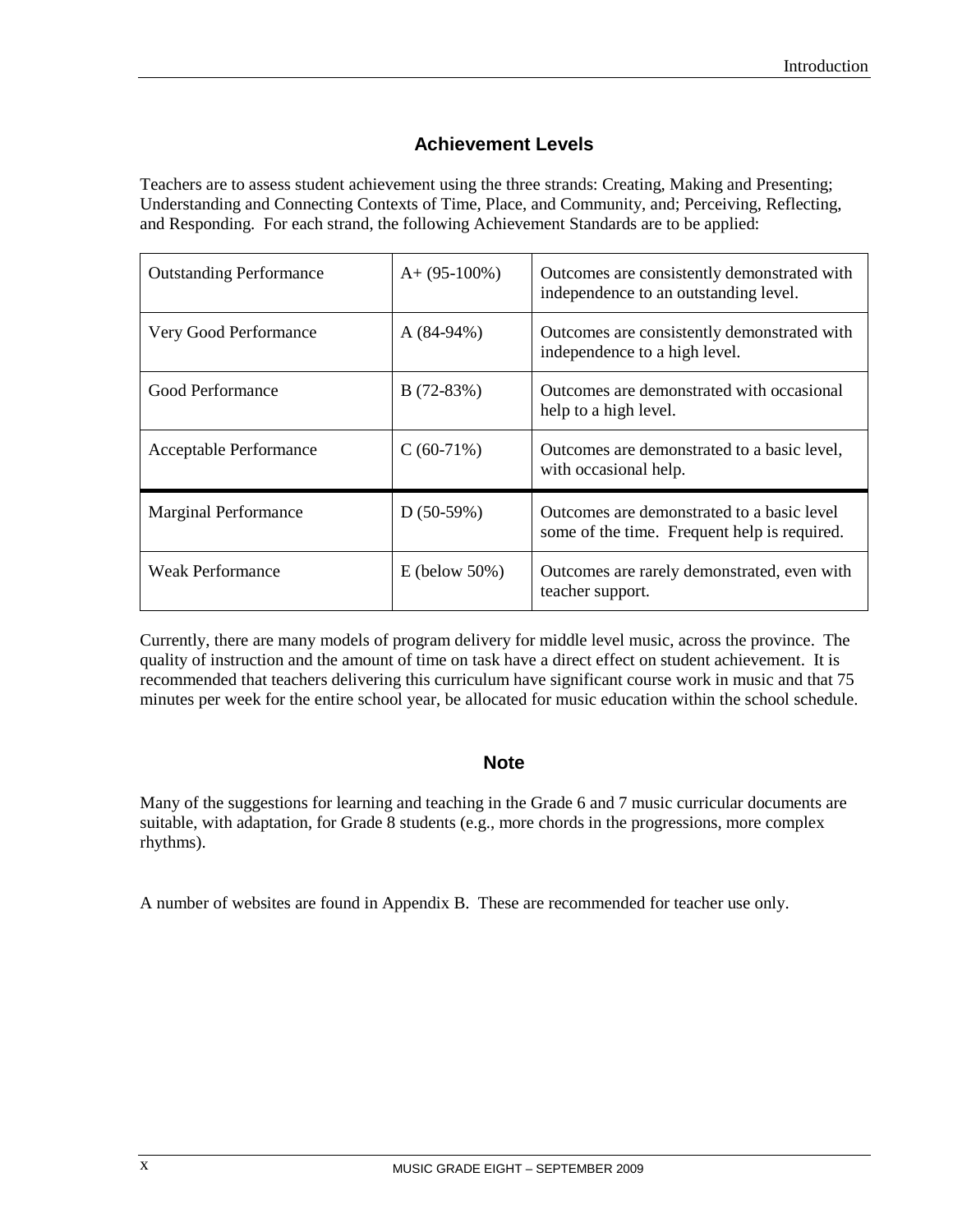|                                                                                                                                                          | <b>STRAND1</b><br><b>Creating, Making, and</b><br><b>Presenting</b>                                                                                                                                                                                                                                                                                                                                                   | <b>STRAND 2</b><br><b>Understanding and Connecting</b><br><b>Contexts of Time, Place, and</b><br><b>Community</b>                                                                                                                                     | <b>STRAND 3</b><br>Perceiving, Reflecting, and<br><b>Responding</b>                                                                                                           |
|----------------------------------------------------------------------------------------------------------------------------------------------------------|-----------------------------------------------------------------------------------------------------------------------------------------------------------------------------------------------------------------------------------------------------------------------------------------------------------------------------------------------------------------------------------------------------------------------|-------------------------------------------------------------------------------------------------------------------------------------------------------------------------------------------------------------------------------------------------------|-------------------------------------------------------------------------------------------------------------------------------------------------------------------------------|
|                                                                                                                                                          | GCO 1 & GCO 2                                                                                                                                                                                                                                                                                                                                                                                                         | GCO 3, GCO 4 & GCO 5                                                                                                                                                                                                                                  | GCO 6, GCO 7 & GCO 8                                                                                                                                                          |
| <b>OUTSTANDING</b><br>PERFORMANCE - A+<br>$(95-100\%)$<br>Outcomes are consistently<br>demonstrated with independence<br>to an <i>outstanding</i> level. | The student sings/plays on pitch,<br>using correct rhythm, clear<br>diction (when singing), effective<br>dynamic contrasts, appropriate<br>articulation and a resonant tone,<br>throughout the expected range.<br>The student creates accurate and<br>clear written and aural rhythms<br>and melodies. The music is<br>appropriately expressive.                                                                      | The student analyses, examines,<br>and clearly articulates<br>connections between music and a<br>variety of curricular areas. The<br>student analyses, examines, and<br>articulates the role of music<br>within the context of different<br>cultures. | The student consistently uses<br>extensive musical terminology<br>appropriately to accurately<br>analyse and justify detailed<br>responses to a variety of musical<br>styles. |
| <b>VERY GOOD</b><br><b>PERFORMANCE - A</b><br>$(84-94\%)$<br>Outcomes are consistently<br>demonstrated with independence<br>to a <i>high</i> level.      | The student sings/plays on pitch,<br>using correct rhythm, clear diction<br>(when singing), effective dynamic<br>contrasts, appropriate articulation,<br>and a resonant tone, throughout the<br>expected range. Only a few errors<br>are present.<br>The student creates accurate and<br>clear written and aural rhythms and<br>melodies. The music is<br>appropriately expressive. Only a<br>few errors are present. | The student analyses, examines,<br>and articulates connections<br>between music and a variety of<br>curricular areas. The student<br>analyses, examines, and<br>articulates the role of music<br>within the context of different<br>cultures.         | The student uses extensive.<br>musical terminology<br>appropriately to accurately<br>analyse and justify detailed<br>responses to a variety of musical<br>styles.             |

# **Grade 8 Music Achievement Standards**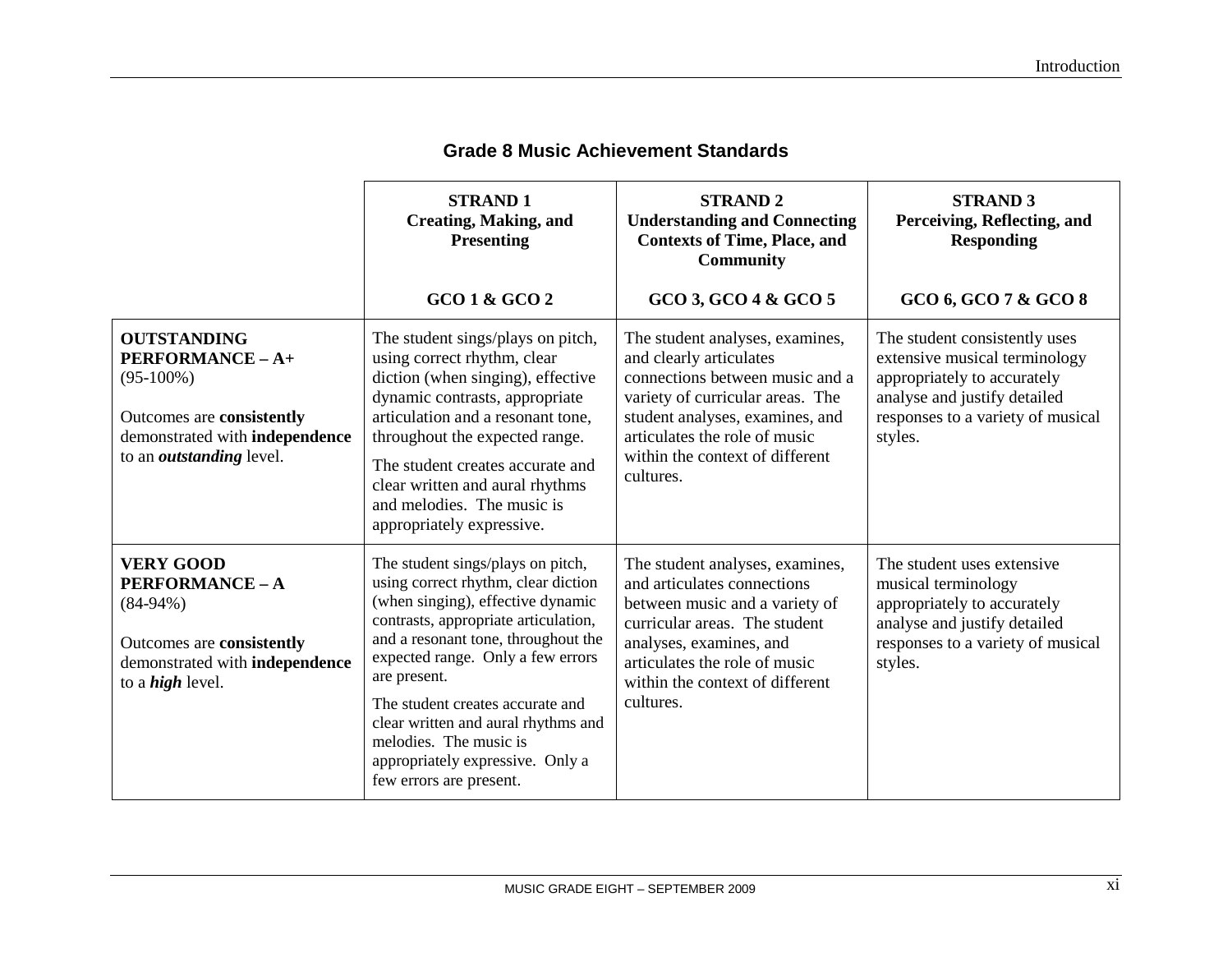|                                                                                                                                          | <b>STRAND1</b>                                                                                                                                                                                                                                                                                                                                                                                                                                                                            | <b>STRAND2</b>                                                                                                                                                                                                                                                                            | <b>STRAND 3</b>                                                                                                                                                                                |
|------------------------------------------------------------------------------------------------------------------------------------------|-------------------------------------------------------------------------------------------------------------------------------------------------------------------------------------------------------------------------------------------------------------------------------------------------------------------------------------------------------------------------------------------------------------------------------------------------------------------------------------------|-------------------------------------------------------------------------------------------------------------------------------------------------------------------------------------------------------------------------------------------------------------------------------------------|------------------------------------------------------------------------------------------------------------------------------------------------------------------------------------------------|
| <b>GOOD</b><br><b>PERFORMANCE - B</b><br>$(72-83%)$<br>Outcomes are demonstrated with<br>occasional help to a <i>high</i> level.         | The student sings/plays on pitch,<br>using correct rhythm, clear<br>diction (when singing), effective<br>dynamic contrasts, appropriate<br>articulation, and a resonant tone,<br>throughout the expected range. A<br>few errors are present.<br>Occasional teacher support is<br>needed.<br>The student creates accurate and<br>clear written and aural rhythms<br>and melodies, with a few errors.<br>The music is appropriately<br>expressive. Occasional teacher<br>support is needed. | The student analyses, examines,<br>and articulates connections<br>between music and a variety of<br>curricular areas. The student<br>analyses, examines, and<br>articulates the role of music<br>within the context of different<br>cultures.<br>Occasional teacher support is<br>needed. | The student consistently uses<br>adequate musical terminology<br>appropriately to analyse and<br>justify responses to a variety of<br>musical styles. Occasional<br>teacher support is needed. |
| <b>ACCEPTABLE</b><br><b>PERFORMANCE - C</b><br>$(60-71%)$<br>Outcomes are demonstrated with<br>occasional help, to a <i>basic</i> level. | The student sings/plays on pitch,<br>with correct rhythm and diction<br>(when singing), with occasional<br>errors. The dynamic range is<br>narrow, the tone quality may be<br>inconsistent, and the pitch range<br>may be limited.<br>The student creates written and<br>aural rhythms and melodies,<br>which contain occasional errors.<br>Musical expression is limited.<br>Occasional teacher support is<br>needed.                                                                    | The student analyses and<br>examines connections between<br>music and other curricular areas.<br>The student analyses, examines,<br>and articulates musical<br>differences between cultures.<br>Occasional teacher support is<br>needed.                                                  | The student uses limited musical<br>terminology to analyse and justify<br>responses to a variety of musical<br>styles. Occasional teacher<br>support is needed.                                |

# **Grade 8 Music Achievement Standards**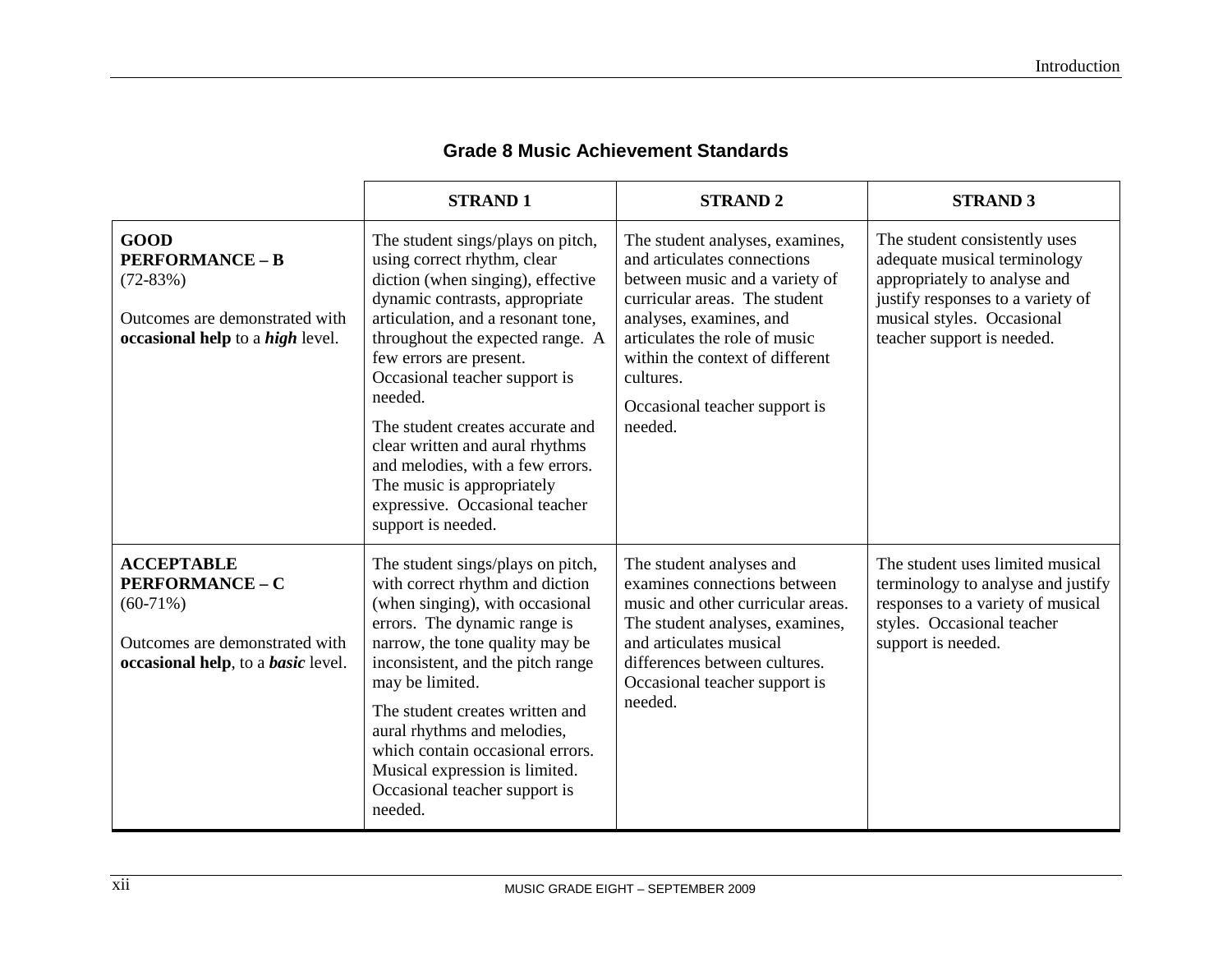|                                                                                                                                                                        | <b>STRAND1</b>                                                                                                                                                                                                                                                                                                                     | <b>STRAND 2</b>                                                                                                                                                                                                 | <b>STRAND 3</b>                                                                                                                                         |
|------------------------------------------------------------------------------------------------------------------------------------------------------------------------|------------------------------------------------------------------------------------------------------------------------------------------------------------------------------------------------------------------------------------------------------------------------------------------------------------------------------------|-----------------------------------------------------------------------------------------------------------------------------------------------------------------------------------------------------------------|---------------------------------------------------------------------------------------------------------------------------------------------------------|
| <b>MARGINAL</b><br><b>PERFORMANCE - D</b><br>$(50-59%)$<br>Outcomes are demonstrated to a<br><i>basic</i> level some of the time.<br><b>Frequent help</b> is required. | The student sings/plays on pitch,<br>with correct rhythm and diction<br>(when singing), with occasional<br>errors. The dynamic range is<br>narrow, the tone quality is<br>inconsistent, and the pitch range<br>is limited.<br>The student creates written and<br>aural rhythms and melodies, but<br>these contain frequent errors. | The student analyses and<br>examines only a few connections<br>between music and other<br>curricular areas. The student<br>analyses and examines music<br>from other cultures. Frequent<br>support is required. | The student uses limited musical<br>terminology to analyze and justify<br>responses to a variety of musical<br>styles. Frequent support is<br>required. |
|                                                                                                                                                                        | Musical expression is frequently<br>inappropriate.<br>Frequent teacher support is<br>needed.                                                                                                                                                                                                                                       |                                                                                                                                                                                                                 |                                                                                                                                                         |
| <b>WEAK</b><br><b>PERFORMANCE - E</b><br>$(below 50\%)$<br>Outcomes are rarely<br>demonstrated, even with teacher<br>support.                                          | The student rarely sings/plays in<br>pitch with correct rhythm and<br>diction (when singing). The<br>dynamic range is narrow, the tone<br>quality is inconsistent, and the<br>pitch range is limited.<br>The student rarely creates<br>accurate written and aural                                                                  | The student rarely analyses and<br>examines connections between<br>music and other curricular areas.<br>The student rarely analyses and<br>examines music from other<br>cultures.                               | The student rarely uses musical<br>terminology to articulate<br>responses to a variety of musical<br>styles.                                            |
|                                                                                                                                                                        | rhythms and melodies. Musical<br>expression is frequently<br>inappropriate.                                                                                                                                                                                                                                                        |                                                                                                                                                                                                                 |                                                                                                                                                         |

# **Grade 8 Music Achievement Standards**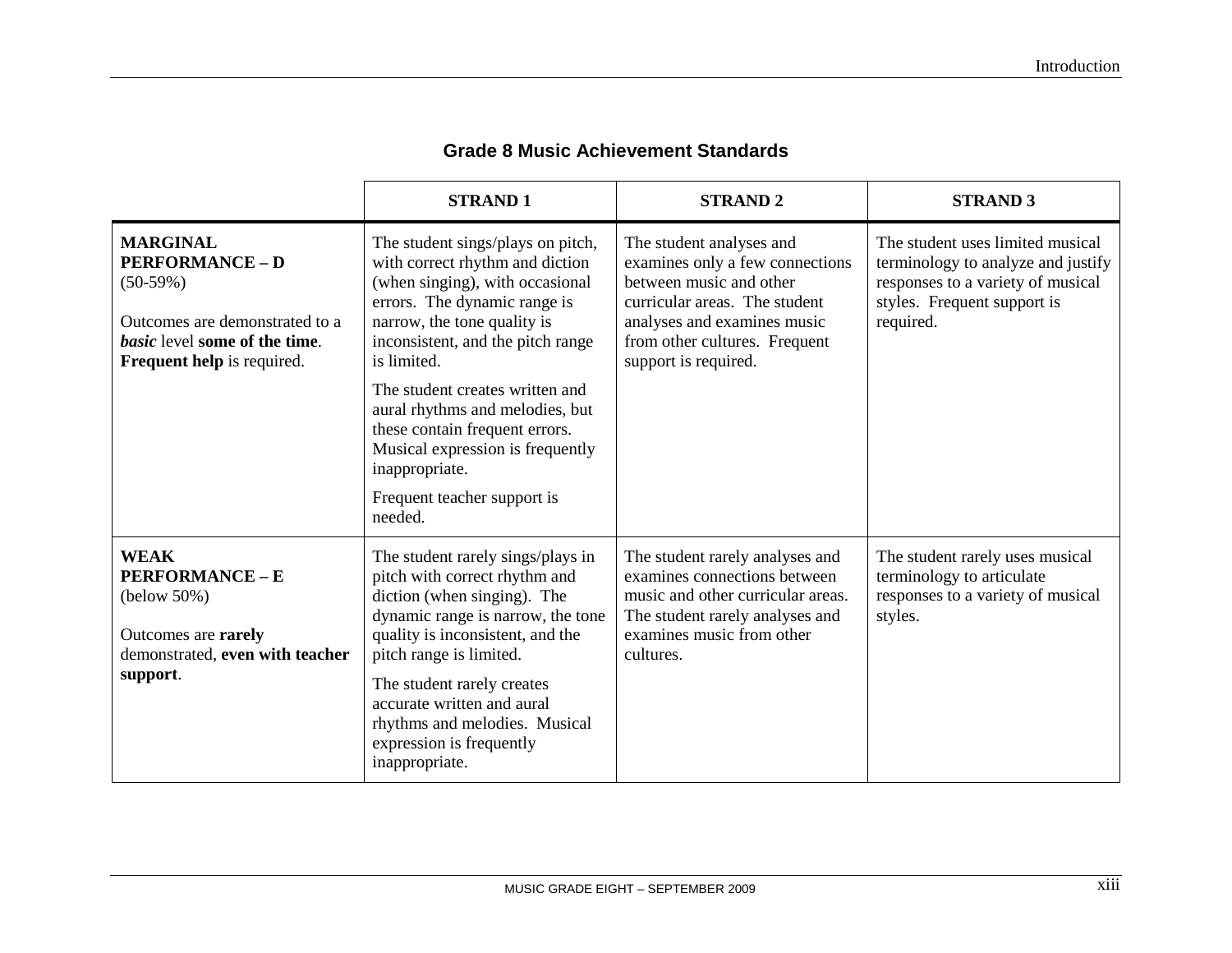**GCO 1: Students will explore, challenge, develop, and express ideas, using the skills, language, techniques, and processes of the arts.**

#### **Outcomes**

*By the end of grade 8, students will be expected to*

**8.1.1 sing/play with others, demonstrating an ability to maintain their part within a variety of musical textures, harmonies, and styles**

**8.1.2 create music that expresses and communicates meaning**

**8.1.3 demonstrate an understanding of the elements of music using appropriate terminology**

**8.1.4 improvise short melodic and/ or rhythmic patterns**

**8.1.5 read simple melodies from traditional notation with emphasis on the note names of the lines and spaces of the Grand Staff and how it relates to the keyboard.**

**8.1.6 create and notate compositions using traditional and non-traditional notation**

**8.1.7 identify non-verbal gestures, making connections to notation and musical expression**

**8.1.8 compare the sound and structure of major and minor scales and triads as they relate to the keyboard.**

## **Suggestions for Learning and Teaching**

- Have students create and notate music that expresses an emotion.
- Have students listen to a variety of musical selections. Discuss the elements of music using appropriate terminology (melody, rhythm, harmony, texture, form, tempo and dynamics).
- Have students improvise short ostinati to accompany a familiar song or piece and perform them for others.
- To help students comprehend the communicative quality of music, have them view a video performance of an orchestra or a choir, with particular attention on the conductor. Identify the conductor's non-verbal gestures and discuss their effect. Have students take turns conducting a composition. Discuss how the gestures of different students affect the expressive qualities of the performance? Refer to pages 166-169 and 220-221 in *Spotlight on Music Grade 8*.
- Have students improvise a melody using  $C$ ,  $D$ ,  $E$ ,  $F$ , and  $G$ , with a simple, non-improvised chordal accompaniment in the key of C. Have one student play the accompaniment while another improvises a melody.
- Improvise a short song or piece using found objects. Notate using non-traditional notation (refer to pages 12-15 in *Spotlight on Music Grade 8*).
- Students maintain a listening journal from teacher selected repertoire in which they identify the elements of music, while demonstrating music literacy. Students offer personal reflection based upon critical thinking skills. As an extension, journals may be revised and edited.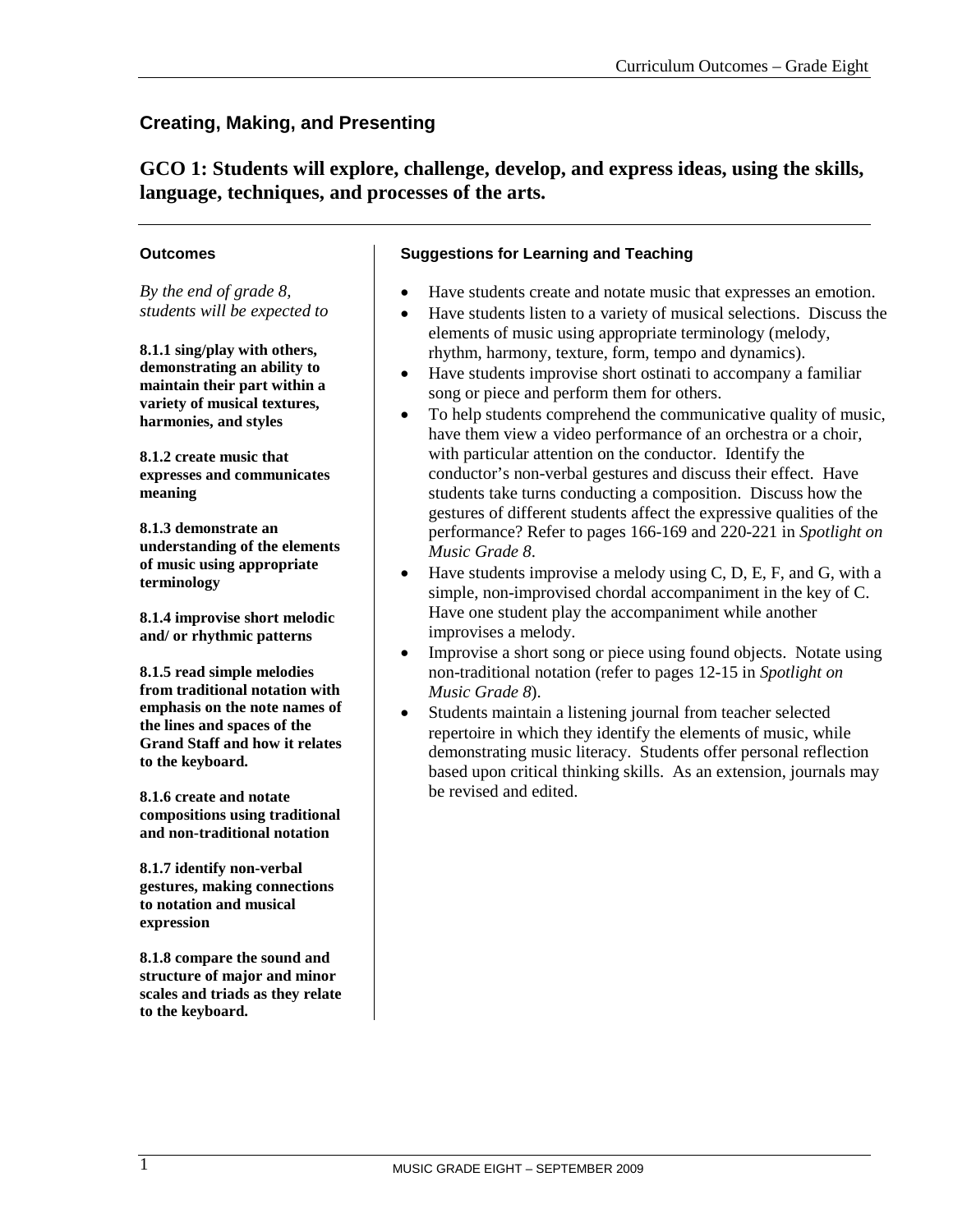| GCO 1: Students will explore, challenge, develop, and express ideas, using the skills, |  |  |  |  |
|----------------------------------------------------------------------------------------|--|--|--|--|
| language, techniques, and processes of the arts.                                       |  |  |  |  |

| <b>Suggestions for Assessment</b>                                                                                                                                                                                                                                                                                                                                                                                                                                                                                                                                                                                                                                                                         | <b>Notes and Resources</b>                                                                                                                                                                                                                                                                                                                                                                                                                                                                                                                                                                                                                                                                                                                                                                                                                                                                                                                                                                                                                                                                                                                                                                                                                                                                                                                               |
|-----------------------------------------------------------------------------------------------------------------------------------------------------------------------------------------------------------------------------------------------------------------------------------------------------------------------------------------------------------------------------------------------------------------------------------------------------------------------------------------------------------------------------------------------------------------------------------------------------------------------------------------------------------------------------------------------------------|----------------------------------------------------------------------------------------------------------------------------------------------------------------------------------------------------------------------------------------------------------------------------------------------------------------------------------------------------------------------------------------------------------------------------------------------------------------------------------------------------------------------------------------------------------------------------------------------------------------------------------------------------------------------------------------------------------------------------------------------------------------------------------------------------------------------------------------------------------------------------------------------------------------------------------------------------------------------------------------------------------------------------------------------------------------------------------------------------------------------------------------------------------------------------------------------------------------------------------------------------------------------------------------------------------------------------------------------------------|
| Assess compositions according to the following<br>criteria:<br>Rules of traditional notation<br>Legible<br>Markings used to indicate expression<br>Assess students' ability to read short rhythmic and<br>melodic pieces according to the following criteria:<br>Rhythmic and melodic accuracy<br>Appropriate expression<br>Assess students' ability to identify elements of music<br>through a written or listening test.<br>• Listening journal - students demonstrate their<br>understanding of the elements of music.<br>Refer to the rubric on page 45 in the Teachers<br>$\bullet$<br>Resource Masters (4.3) in Spotlight on Music Grade<br>8.<br><b>Suggestions for Enrichment see Appendix A.</b> | Teachers will need to be sensitive<br>to the unique challenges faced by<br>males experiencing the changing<br>voice (cambiata)<br>Older Beginner Piano Course<br>$\bullet$<br>Level 1 by Bastien<br>Accelerated Piano Adventures by<br>$\bullet$<br>Nancy and Randall Faber<br>Melody Flashcards by Denise<br>$\bullet$<br>Gagne<br>Rhythm Flashcards by Denise<br>Gagne<br>Complete Recorder Resource Kit<br>٠<br>Volumes 1 and 2 by Denise<br>Gagne<br>Listening Resource from<br>$\bullet$<br>Musicplay Grade 5-for Listening<br>Logs process<br>Grade 6 Share the Music -<br>٠<br>Chapter 3<br>Teacher Resource Masters -<br>$\bullet$<br>Spotlight on Music Grade 8 page<br>88<br>Spotlight on Music Grade 8, pages<br>161-163 - information on<br>keyboards, page 253 (teachers'<br>edition) – information on<br>keyboard instruments; triads.<br>Teacher Resource Masters Grade<br>8, page 51<br>"Notebook 10.0" for SMART<br>Boards has a wealth of<br>educational resources specifically<br>for music<br>Suggestions for working on<br>keyboards and scales are blackline<br>master books from Hal Leonard<br>including:<br>Thirty Days to Melody by<br><b>Betsy Henderson</b><br>Thirty Days to Music Theory<br>by Ellen Wilmuth<br>Thirty More Days to Music<br>Theory by Sharon Stosur<br>Thirty Days to Rhythm by<br><b>Betsy Henderson</b> |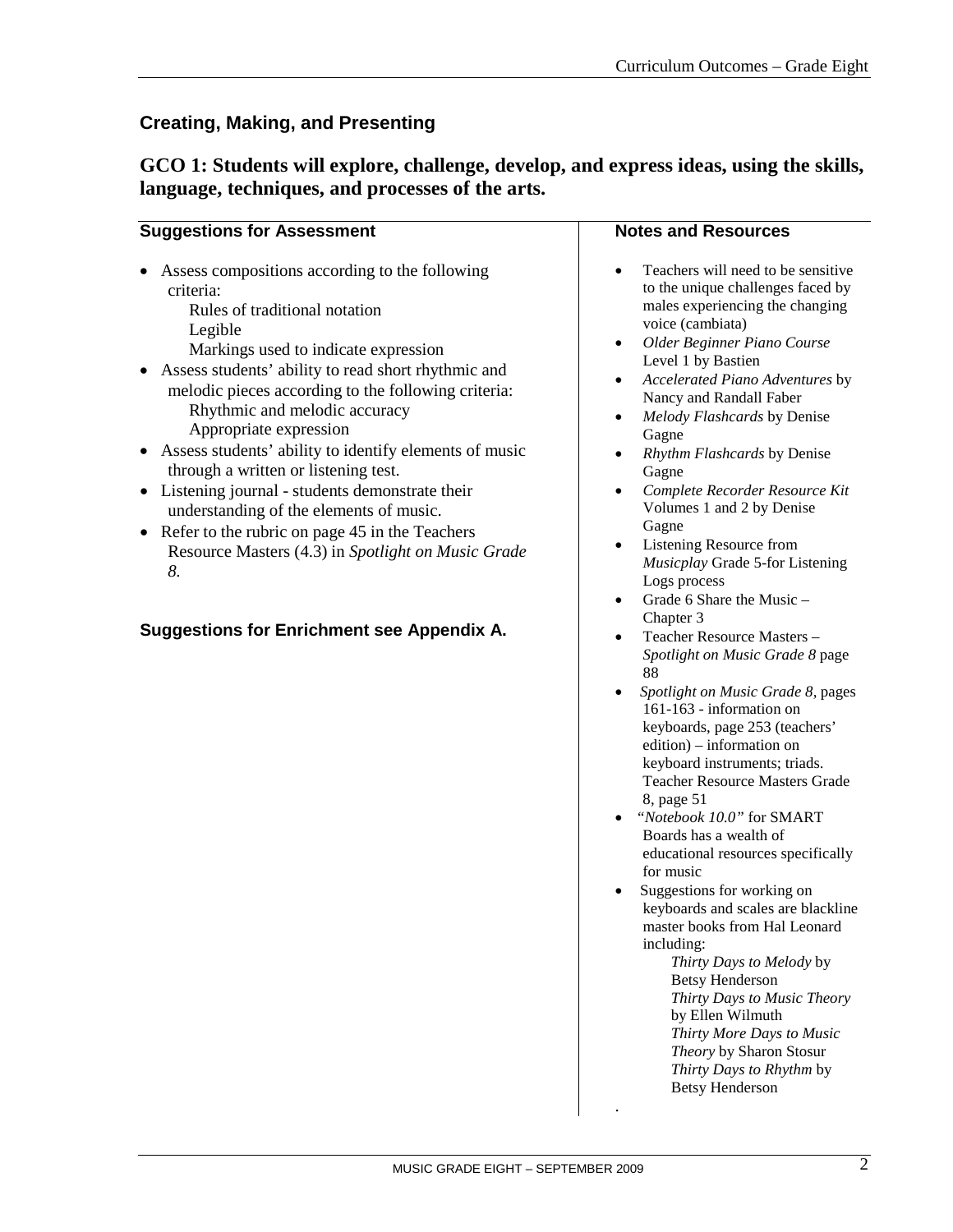# **GCO 2: Students will create and/or present, collaboratively and independently, expressive products in the arts for a range of audiences and purposes.**

#### **Outcomes**

*By the end of grade 8, students will be expected to*

**8.2.1 improvise using voice, instruments and/ or movement within a specific form**

**8.2.2 independently or in a group, create a composition with an emphasis on a solo line, which expresses or communicates an assigned mood** 

**8.2.3 participate in small and large ensemble music making, performing a varied repertoire of music, including student works**

# **Suggestions for Learning and Teaching**

- Have students perform instrumental or vocal duets and trios. Have them experiment with different timbres, tempos, dynamics and moods. See pages 34 and 35 in *Spotlight on Music Grade 8*.
- Take a previously prepared repertoire and have the students compose a countermelody. Play them as duets. Change the tempo and discuss the effect on the mood of the piece(s).
- Using prepared repertoire, have the students change rhythms and add rests. The teacher then performs the changes and the students describe the resultant moods.
- Using prepared repertoire, have the students change key signatures without changing the notes. Have them perform the revised compositions and have students describe the changes and moods created. A possible variation of this exercise is to have the students change the notes and not the key signature.
- Have students compose melodies and/ or accompaniments to express the mood of a story. Have them add movement to enhance the expression.
- Have students listen to a musical work. In small groups, have the students identify and discuss the moods expressed. Have them improvise movements to accompany the piece.
- Have students listen to two versions of the same composition. Have them discuss how changes in instrumentation can affect the mood or effect of the music.
- Students improvise on traditional or non-traditional percussion.
- Cross-curricular activity: students react to music through drawing, painting and/or dance in order to interpret expressive qualities.
- Students improvise over an ostinato (example: 12 bar blues).

NOTE: Many of the suggestions in the grade 6 and 7 music curriculum documents are suitable for grade 8 with a greater degree of complexity (e.g. more chords in the progressions, more complex rhythms).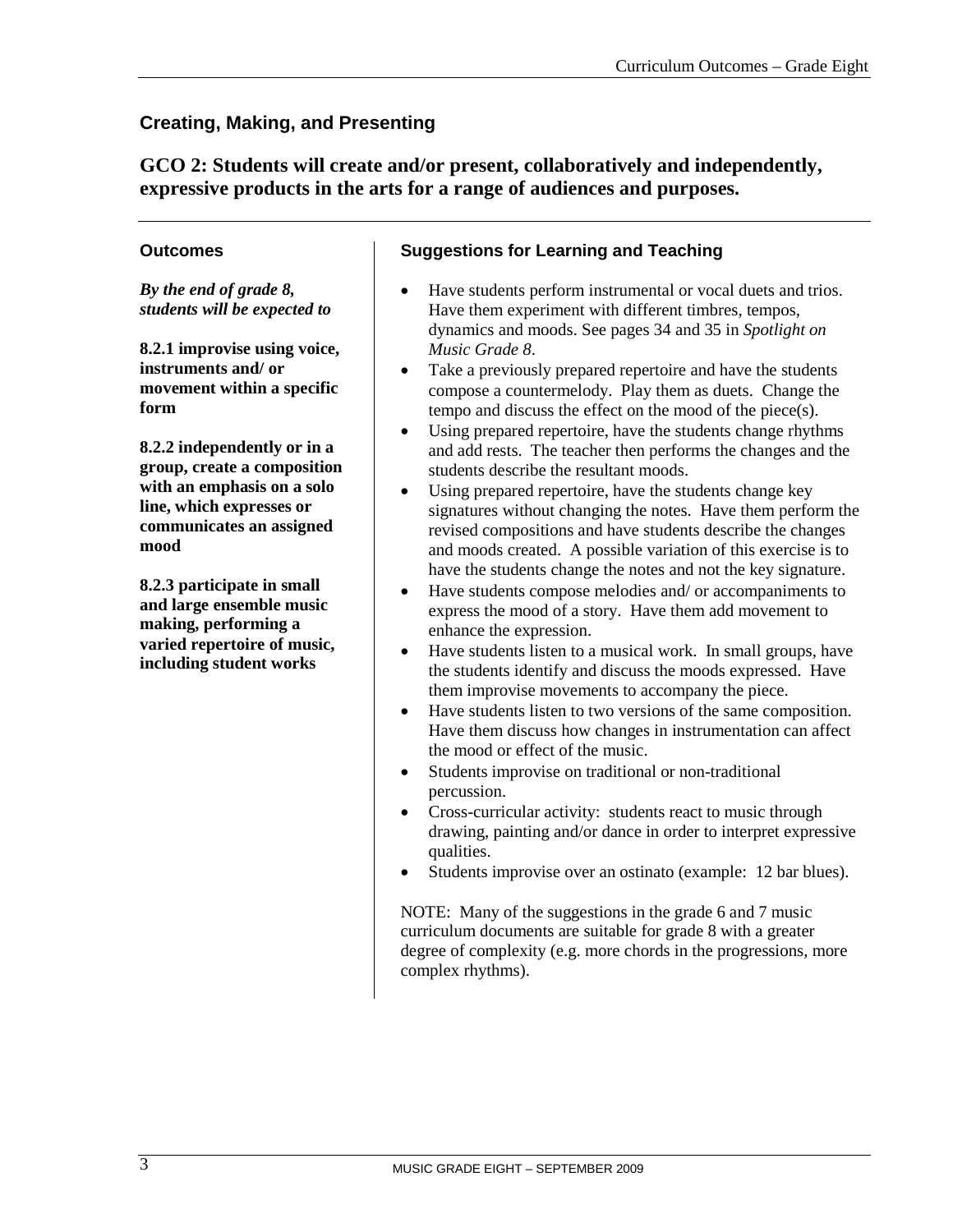# **GCO 2: Students will create and/or present, collaboratively and independently, expressive products in the arts for a range of audiences and purposes.**

## **Suggestions for Assessment**

• Use "Rubistar" online, along with previously gathered students' input, to create a rubric that will allow students to evaluate their own compositions and those of others. In order to use "Rubistar", go to "Rubistar", click on "Rubistar Home" and follow the directions. Points for consideration might include:

> Choice of instrumentation to desired outcome. Form of composition. Use of required or desired rhythms. Adherence to traditional notation rules.

# **Suggestions for Enrichment see Appendix A.**

## **Notes and Resources**

- Instrumental Method Books
- Duets and Trios in concert pitch which could be transposed (for band use)
- *Hot Marimba* (Orff repertoire)
- *World Music Drumming*; *A Cross-Cultural Curriculum* by Will Schmid (textbook and DVD)
- Refer to the Unit Project on Improvisation in *Spotlight on Music Grade 8* on page 139
- *Spotlight on Music Grade 8* - page 232-234 encouraging student composition
- *Conga Town* by Jim Solomon
- A suggested Canadian resource for 8.2.1 and 8.2.3 is *An Orff Mosaic from Canada* edited by Lois Birkenshaw – Fleming
- Use of SMART Boards where available is beneficial. *"Notebook 10.0"* has educational resources specifically for music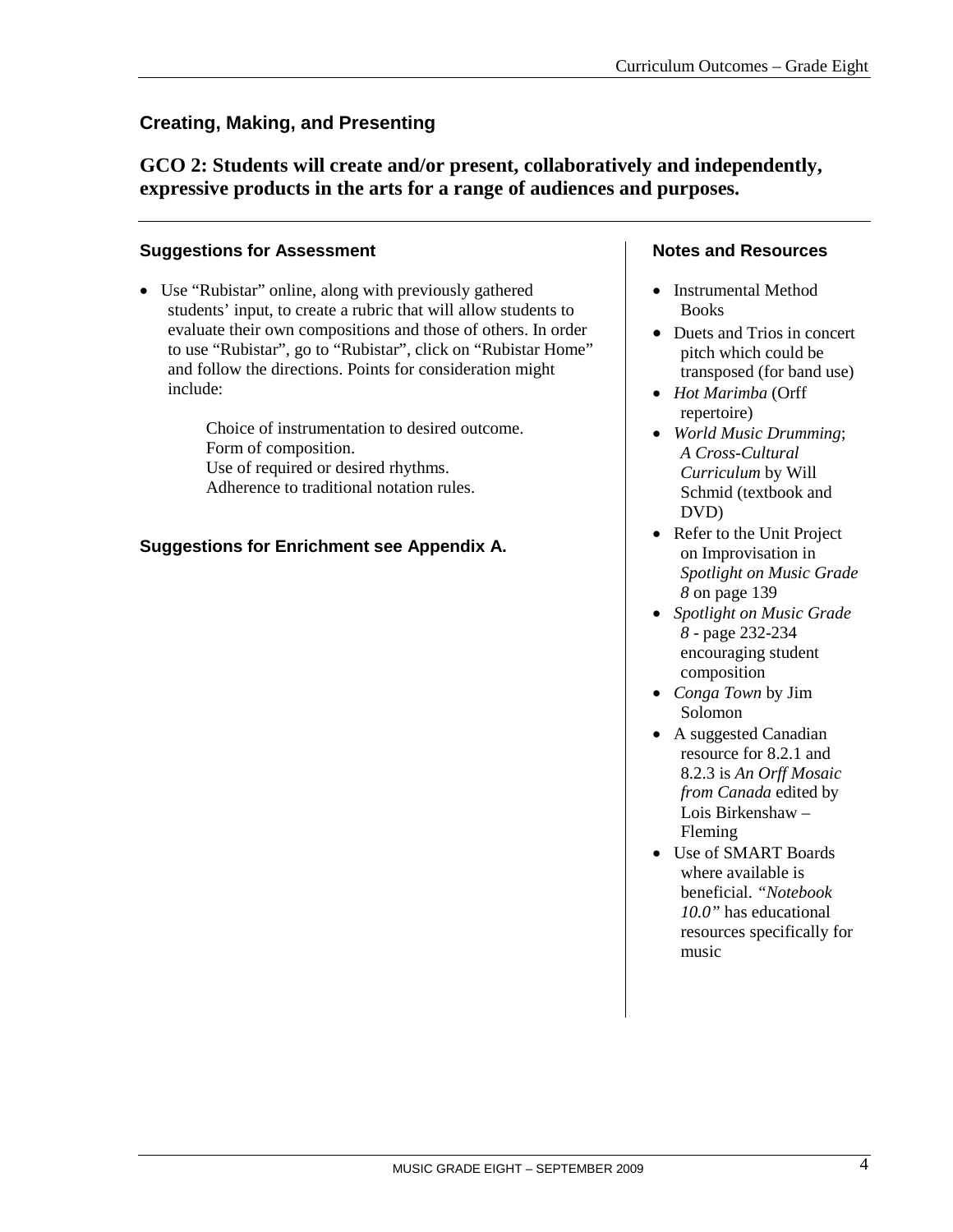**GCO 3: Students will demonstrate critical awareness of and value for the role of the arts in creating and reflecting culture.**

#### **Outcomes**

**8.3.1 explore styles, techniques and instruments from a variety of cultural and historical contexts**

**8.3.2 perform and listen to a variety of musical styles and genres to broaden understanding of cultural and historical events and issues**

**8.3.3 examine the role and influence of music and musicians in the Atlantic Region**

# **Suggestions for Learning and Teaching**

- Have students create a web diagram, which connects musical instruments to their countries of origin.
- Have students identify the music and instruments of a culture studied in Social Studies at the grade eight level.
- Examine a specific historical event (e.g. World War I) using the music of that era. Have the students identify the stylistic characteristics and the purpose of the music.
- Schedule and/ or attend concert presentations by local performers.
- Compile a list of Atlantic Canada's musicians. Have students categorise them by style and accompanying instruments.
- Have students research and study the East Coast Music Awards.
- As a class, compare and contrast the East Coast Music Awards and the West Coast Music Awards.
- Invite local artists to explain the requirements of their profession and the preparation that is necessary to become a professional musician in this region. As well, they might perform, conduct a workshop or demonstrate skills related to the music of Atlantic Canada.
- Organise a variety presentation showcasing students' original work about the Atlantic Region.
- Organise a timeline of the evolution of Canadian music.
- Take part in or attend a Heritage Fair.
- Investigate the music, dance, and instruments of the aboriginal and/or Acadian cultures.
- Introduce drumming from various cultures (World Music drumming, First Nations). Refer to pages 54-61 in *Spotlight on Music Grade 8.*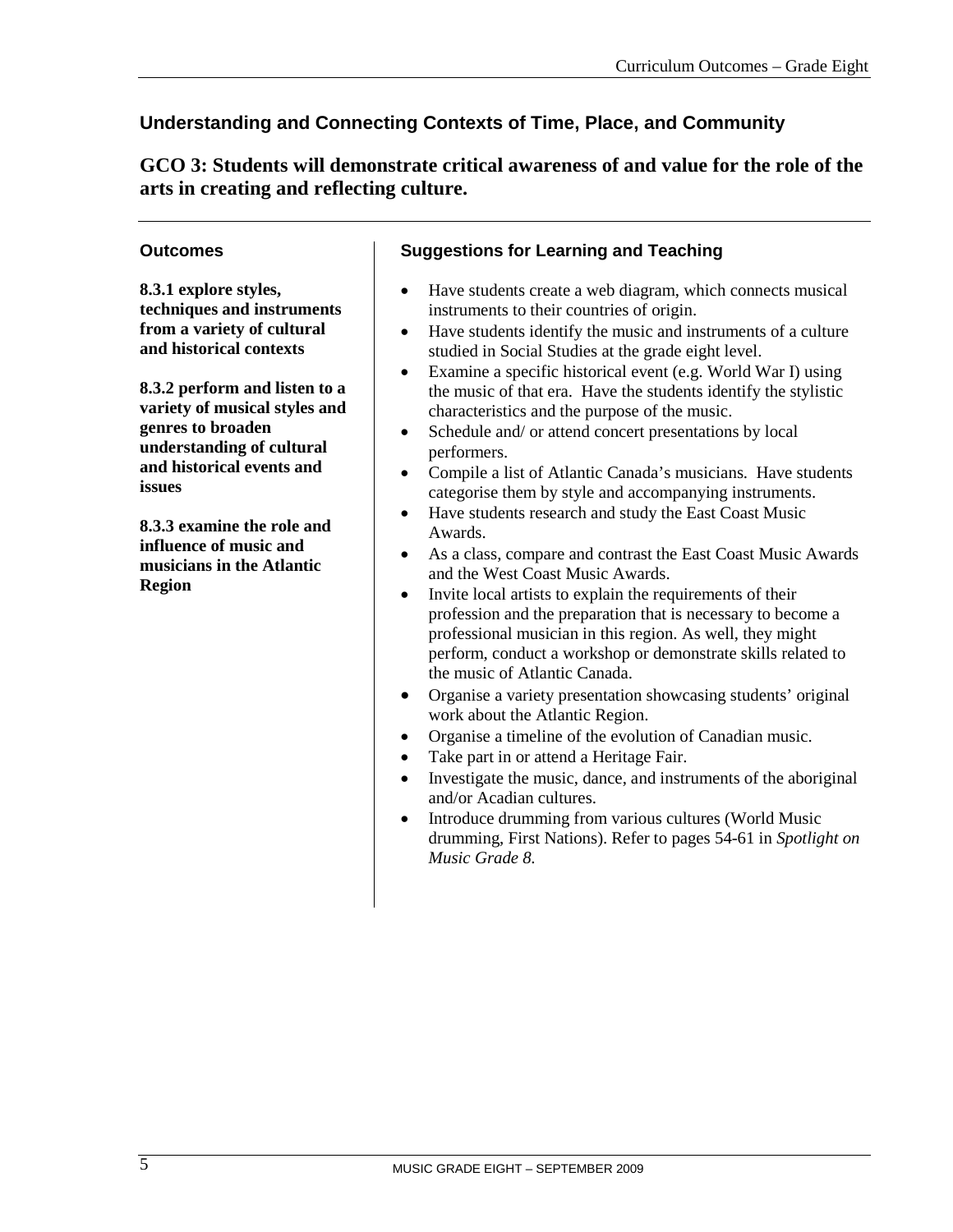**GCO 3: Students will demonstrate critical awareness of and value for the role of the arts in creating and reflecting culture.**

#### **Suggestions for Assessment**

- Create a class portfolio that examines the music, musicians and work of Atlantic Canada.
- Stage a school music awards performance and have students act as judges using a rubric developed by teacher and students.
- Critique a live or virtual performance and compare it to performances of other cultures. Observations pertaining to content, style, instrumentation and lyrical themes would be interesting.
- Use a trivia game format to test knowledge of a unit of study.
- Individual students create a power point or slide show reflecting Canadian Culture in Music.
- Have students perform a musical selection using Aboriginal and/or Acadian folk instruments.

# **Suggestions for Enrichment see Appendix A.**

- NB Multicultural Assoc.
- Department of Education, Aboriginal and FSL consultants
- *A Folksong Portrait of Canada* by Samuel Gesser
- **EMCA** website
- *Spotlight on Music Grade 7* page 176 (Inuit throat singing)
- Jepordy template located on Teacher Portal
- "Listen Up" (VHS) Canadian Music Recording Industry
- *Canadian Musician Magazine* (for teacher reference only)
- *Canadian Vibrations* by MacMillan
- *The Penguin Book of Canadian Folk Songs* by Edith Fowke
- *Canada: It's Music* by Robert de Frece
- *Folk Songs of Canada* by Edith Fowke/Richard Johnston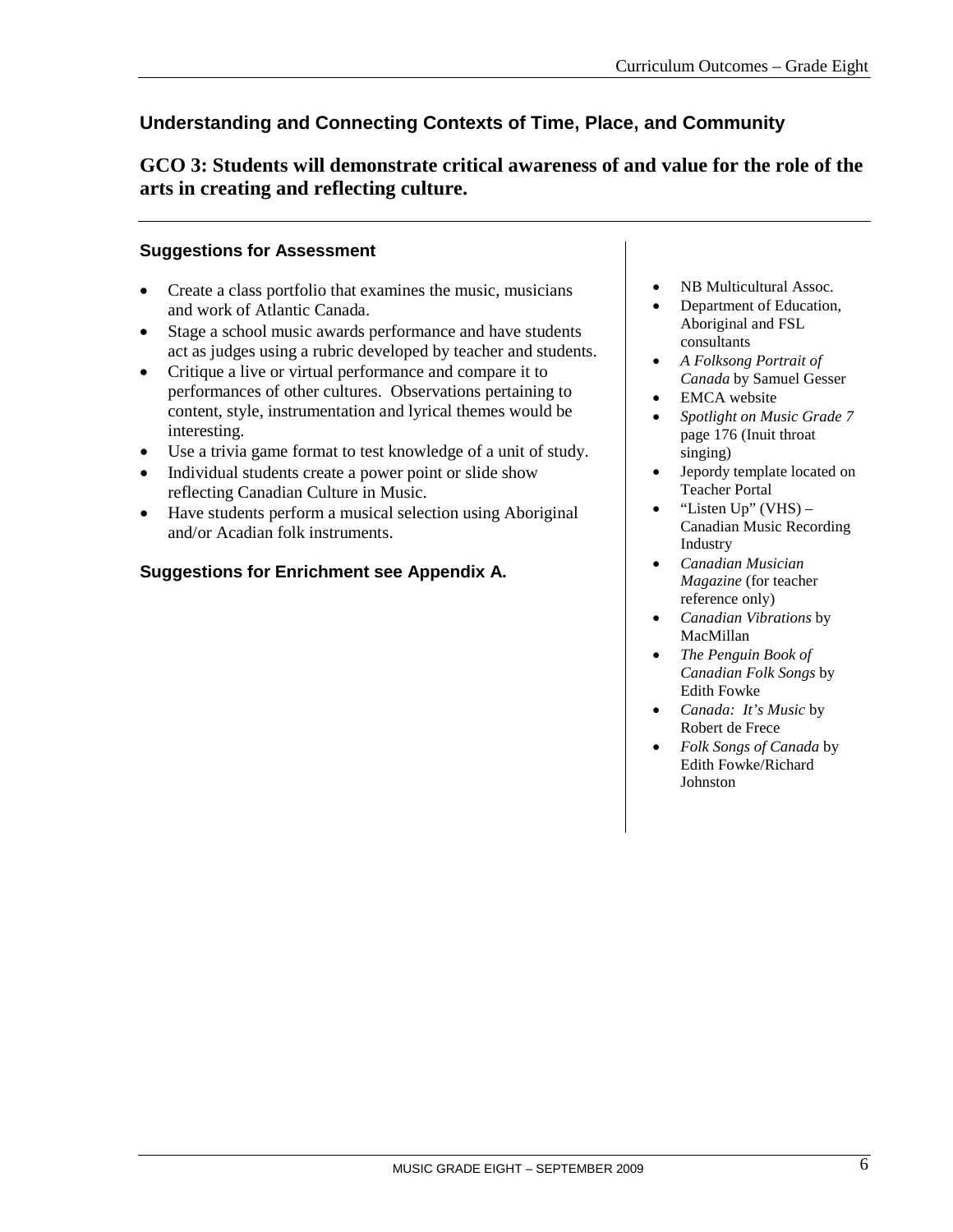**GCO 4: Students will respect the contribution to the arts of individuals and cultural groups in local and global contexts, and value the arts as a record of human experience and expression.**

| <b>Outcomes</b>                                                                                                                                                                                                                                                                               | <b>Suggestions for Learning and Teaching</b>                                                                                                                                                                                                                                                                                                                                                                                                                                                                                                                                                                                                                                                                                                                                                                                                                                                                                                                                                                                                                                                                                                                                                                                                                                                                                                                                                                                                                                                                                                                                                                                                                                                                                                                                                   |  |  |  |
|-----------------------------------------------------------------------------------------------------------------------------------------------------------------------------------------------------------------------------------------------------------------------------------------------|------------------------------------------------------------------------------------------------------------------------------------------------------------------------------------------------------------------------------------------------------------------------------------------------------------------------------------------------------------------------------------------------------------------------------------------------------------------------------------------------------------------------------------------------------------------------------------------------------------------------------------------------------------------------------------------------------------------------------------------------------------------------------------------------------------------------------------------------------------------------------------------------------------------------------------------------------------------------------------------------------------------------------------------------------------------------------------------------------------------------------------------------------------------------------------------------------------------------------------------------------------------------------------------------------------------------------------------------------------------------------------------------------------------------------------------------------------------------------------------------------------------------------------------------------------------------------------------------------------------------------------------------------------------------------------------------------------------------------------------------------------------------------------------------|--|--|--|
| By the end of grade 8,<br>students will be<br>expected to                                                                                                                                                                                                                                     | Through performance of multicultural music, have students experiment<br>and practise a variety of vocal, lingual, and instrumental techniques that<br>are different from their own culture (e. g. playing the 'mbira or thumb-<br>piano, playing a message on two-toned percussion based on an African<br>tonal language, practising "tongue click" used in some African dialects,                                                                                                                                                                                                                                                                                                                                                                                                                                                                                                                                                                                                                                                                                                                                                                                                                                                                                                                                                                                                                                                                                                                                                                                                                                                                                                                                                                                                             |  |  |  |
| 8.4.1 use knowledge and<br>experience to perform and<br>listen analytically to music<br>of diverse cultural groups<br>and historical periods,                                                                                                                                                 | $etc.$ ).<br>Have students sing and play repertoire from Canada and other cultures.<br>٠<br>Have students demonstrate and discuss how the elements of music are<br>used in a wide spectrum of live and recorded music from many cultures,<br>styles and eras.<br>On the bulletin board in the classroom, construct a "Multicultural Music<br>$\bullet$<br>Concepts Chart" and have students fill in appropriate information as they                                                                                                                                                                                                                                                                                                                                                                                                                                                                                                                                                                                                                                                                                                                                                                                                                                                                                                                                                                                                                                                                                                                                                                                                                                                                                                                                                            |  |  |  |
| including the unfamiliar<br>8.4.2 analyse the role<br>music plays in various<br>cultures, including their<br>own<br>8.4.3 articulate the<br>influences of society and<br>historical events on music<br>and musicians, past and<br>present; may include the<br><b>History of Rock and Roll</b> | study various musical selections from different cultures and historical<br>periods.<br>Examine, perform and compare music with a common theme or purpose<br>٠<br>found in different cultures (i.e. love songs, celebrating music, religious<br>music). Page 62 and 63 in Spotlight on Music Grade 8.<br>Listen to, identify, and categorize symphonic, popular, ethnic, and<br>٠<br>electronic instruments. Those used in many cultures (including<br>Aboriginal and Acadian) within Canada might be of particular interest.<br>Plan a multi-class "Sharing Assembly" format featuring songs and dances<br>learned, with each class taking part. Have each class research a specific<br>culture and present their learning at a "Sharing Assembly". Music and<br>dances should be included.<br>An extension of the above idea would be to use a whole school format<br>$\bullet$<br>during "Multicultural Week".<br>Have students examine an extensive repertoire of pieces from many<br>$\bullet$<br>cultures. They might research the time period in which pieces were<br>composed and decide how the historical context influenced the<br>composition.<br>Have students research and explain the social causes that have been given<br>٠<br>a high profile by the music community (Spotlight on Music Grade 8,<br>pages 88-91).<br>Have students compose and perform a developmentally appropriate work<br>٠<br>that supports a social cause known within the local community.<br>Have students compare the music of two composers that represent two<br>different historical periods in music.<br>Relate the popular music of the twentieth century to cultural trends and<br>$\bullet$<br>historical events.<br>Students explore the music created by stringed instruments from Celtic to |  |  |  |
|                                                                                                                                                                                                                                                                                               | Classical.<br>As one means of expressing their personal cultural background,<br>٠<br>individual students can create a personal timeline of their earliest musical<br>memory.                                                                                                                                                                                                                                                                                                                                                                                                                                                                                                                                                                                                                                                                                                                                                                                                                                                                                                                                                                                                                                                                                                                                                                                                                                                                                                                                                                                                                                                                                                                                                                                                                   |  |  |  |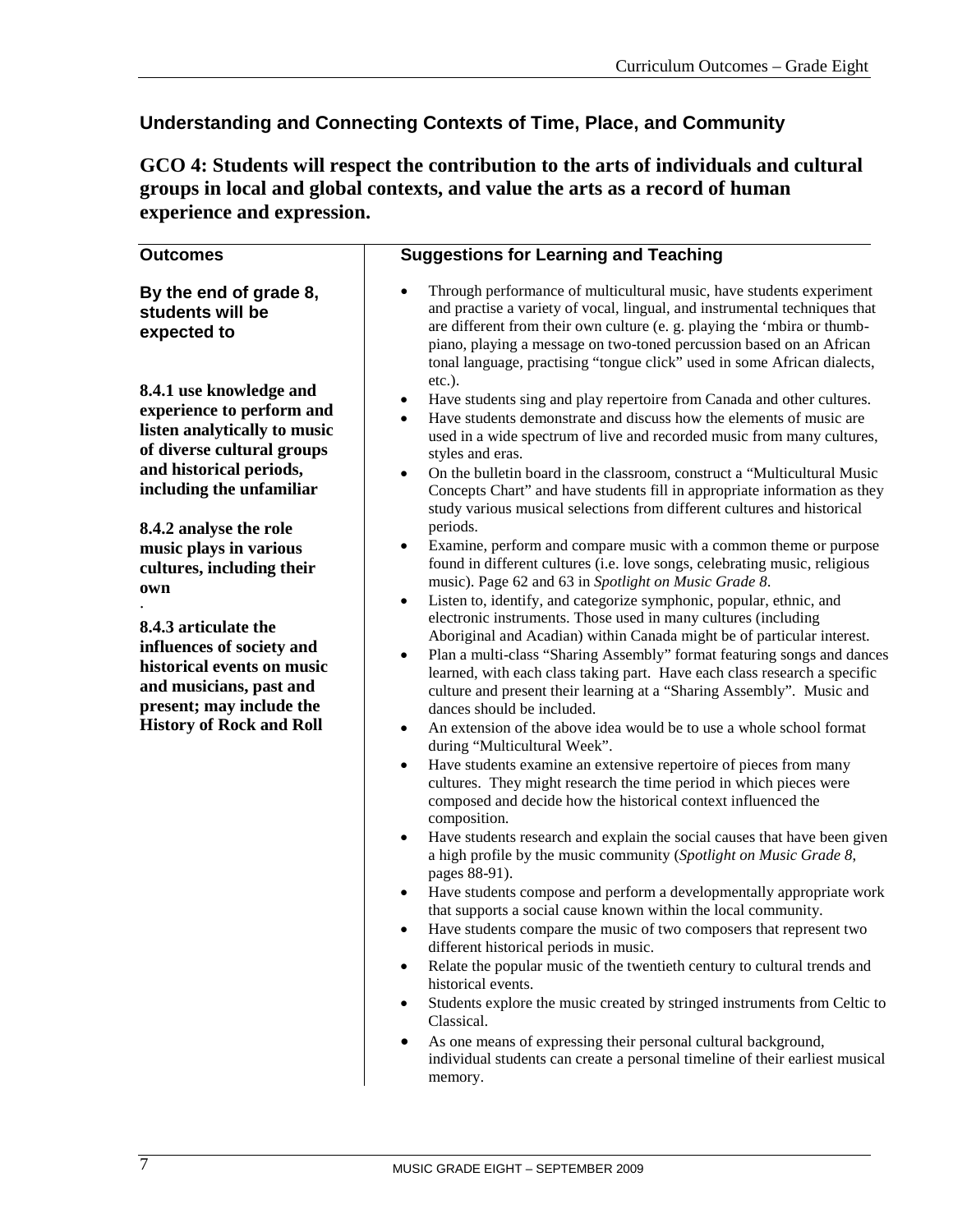**GCO 4: Students will respect the contribution to the arts of individuals and cultural groups in local and global contexts, and value the arts as a record of human experience and expression.**

# **Suggestions for Assessment**

- Assess students' abilities to accurately identify instruments of various cultures by sight and sound.
- Have the students craft an instrument that is typical of the culture of the student's choice.
- Students complete a performance critique assignment. After attending a local musical performance at an art centre, library, arena, or concert hall, students are given the task of writing a response to what was heard and seen. The response could be put in the form of a newspaper article, critique, or editorial. Specific descriptions and justifications about what was liked and not liked are important. If no live concert is available, students may rent a concert video of a live performance or use the internet (with teacher approval).
- Assess students' composer research projects.

# **Suggestions for Enrichment see Appendix A.**

# **Notes and Resources**

- *Oh Canada* Waterloo Music by Dianne Ladendecker
- *Multicultural Folk Dance Guide, vol. 1 and 2* (booklet, CD, and Video)
- *Hot Marimba and Marimba Mojo* by Walt Hampton
- *World Music Drumming* by Schmid
- *Meet the Great Composers, vol. 1 and 2* by Montgomery and Hinson
- *Accent on Composers* by Jay Althouse, Judith O'Reilly
- *Global Voices In Song (GVIS)* [http://www.globalvoices](http://www.globalvoices/) – current projects include: Swazi, Hungarian, Japanese, and South African music
- Grade 8 *Spotlight on Music* Teacher Resource Masters, page 25 (#2.11) "Music In Your Community"
- *Spotlight on Music Grade 8*  – CD#12 – "Instruments of Different Cultures"
- *Spotlight on Music Grade 7*
- "Cultural Popular Music", pages 6 and 7 in textbook
- In the Teachers Resource Masters, pages 25 and 26 "Fiddles and Violin Activities"
- NB Multicultural Association
- Department of Education Aboriginal and French Second Language Consultants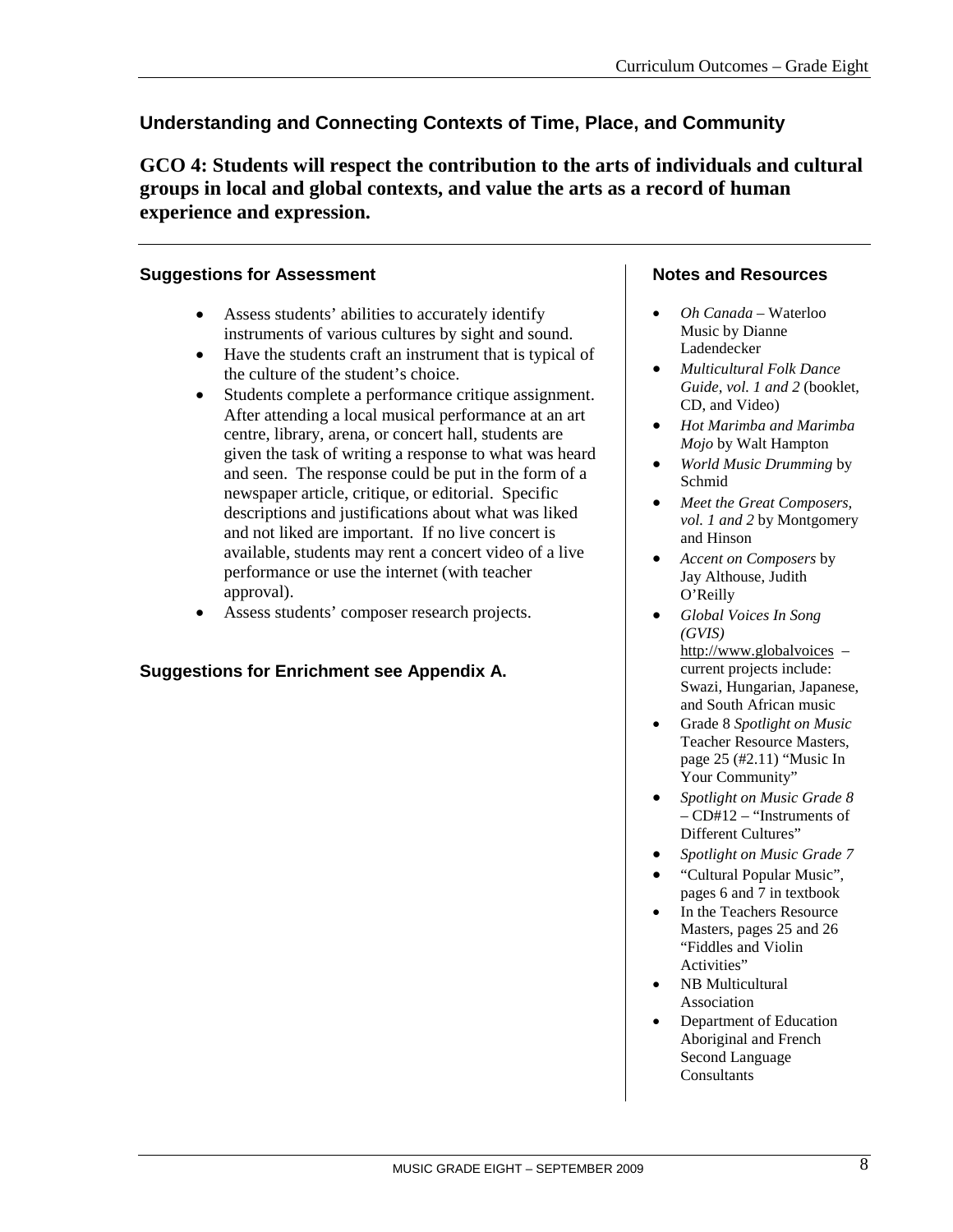**GCO 5: Students will examine the relationship among the arts, societies, and environments.**

#### **Outcomes**

*By the end of grade 8, students will be expected to*

**8.5.1 critique the influence of the music industry in popular culture and the media**

**8.5.2 discuss and critique connections between music and other disciplines**

**8.5.3 analyse the influence of music in shaping or developing regional and/or national identities**

#### **Suggestions for Learning and Teaching**

- Choose three ads from television aimed at different demographic segments and have students critique the style of music used to sell each product.
- Use a movie clip from a teen movie from the 1950's. In groups, have students explain how the music reflects the culture of the time.
- Repeat the above exercises with clips from the 1960's, 1970's, 1980's and/or 1990's.
- Have students design a product and choose music to advertise that product (*Spotlight on Music Grade 8* - Teacher Resource Masters - page 119).
- Choose a visually expressive piece of art and have students choose pieces of music that would reflect this art.
- View clips from romantic and action movies. Have students analyse and critique the musical choices and note the different styles (*Spotlight on Music Grade 8* - Teacher Resource Masters - pages 74 and 75).
- Present different genres of music associated with certain cultures and have students discuss the differences and similarities.
- Divide the class into groups and have each group combine music, art, dance, and drama to produce a commercial.
- Compare the national anthems of several countries. Examine the words and music, and have students discuss how they reflect the culture of each country.
- Design a CD cover for a specific piece of instrumental music.
- Invite guest artists from various cultures to perform and give workshops for students. Ask the artist(s) to explain the purpose and context of the music shared with the class (e.g. Aboriginal, Acadian, etc.). Have a follow-up discussion with the class to discuss the role of music in the culture of the region and nation.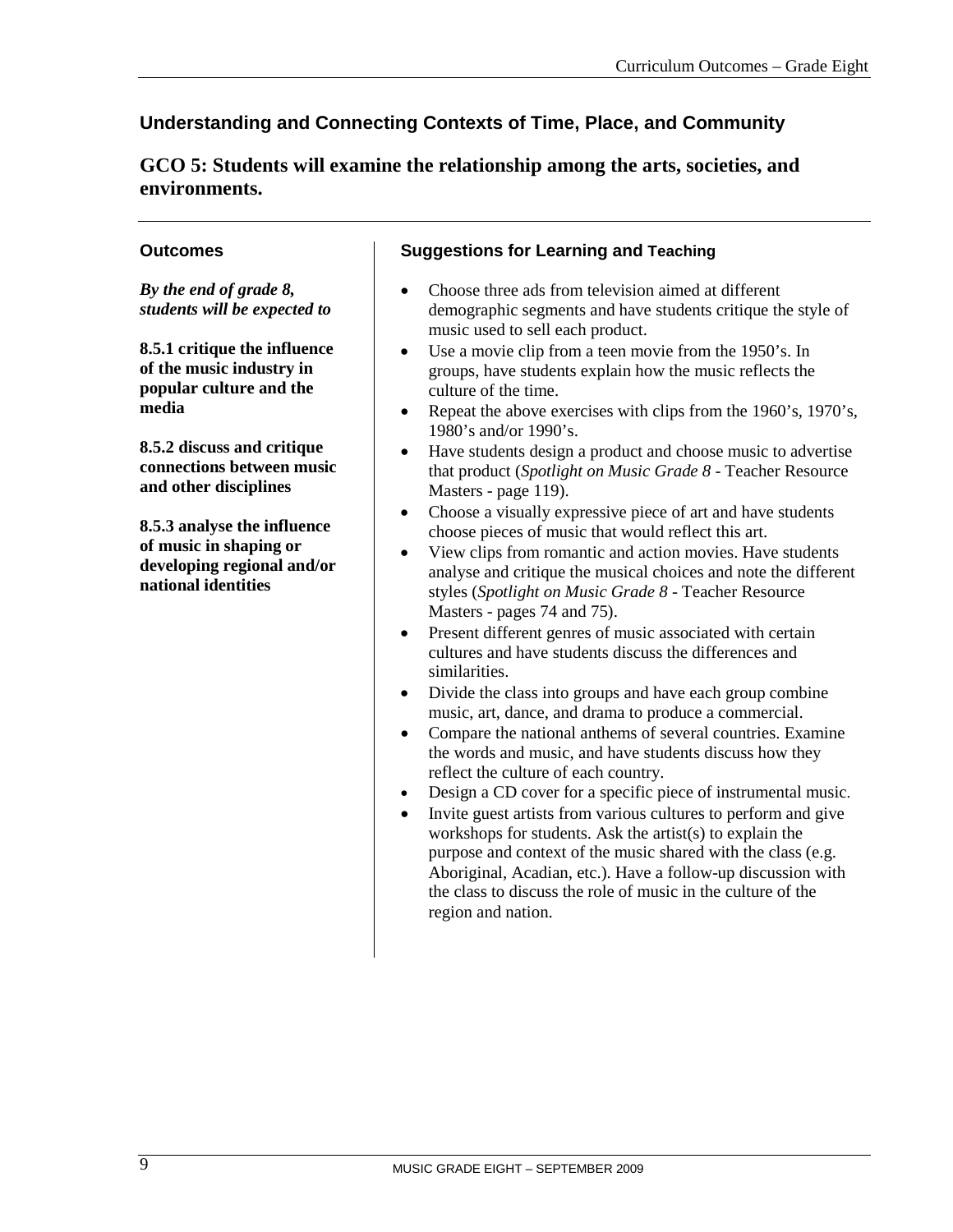# **GCO 5: Students will examine the relationship among the arts, societies, and environments.**

# **Suggestions for Assessment**

- Have each student provide a written reflection on why a piece of music is particularly appropriate to a movie clip or commercial. Have them justify their response by discussing style, effective use of dynamics, timbre, pitch, rhythm, and/or phrasing, if appropriate.
- In groups, have the students explain why certain pieces of music reflect certain cultures (e.g. Spirituals, Country and Western, Baroque).
- Design a commercial critique assignment. Have students: Identify and describe the style of music Identify the target audience and justify the choice Describe the compatibility of the music to the product Describe the compatibility of the music to the visual images
- Give examples of how the commercial does/ does not reflect the value of society.
- Have students critique the commercials produced for the class. The following criteria should be used: What features of the music attract your attention? What other products would be well-suited to this type of production? What age groups are targeted? Justify your answer.
	- What are two important factors advertisers must consider when making a commercial?
- After introducing the project and giving extensive information about expectations and criteria, have students choose a clip from a movie and critique the choice of music. Include criteria mentioned above in the first bullet under "Suggestions for Assessment".

# **Suggestions for Enrichment see Appendix A.**

# **Notes and Resources**

- *Share the Music 6*
- Appropriate Movie Clips
- Appropriate Ad clips
- Multicultural Dance Unit Kit
- *Oh Canada,* Waterloo Music (Dianne Ladendecker)
- *The Composers' Special*  Videos and Teachers' Guide, Waterloo Music
- Recording of "Pictures at an Exhibition"-Modest Mussorgsky
- *Spotlight on Music Grade 8* – Unit 6
- NB Multicultural Association
- Department of Education Aboriginal and French Second Language **Consultants**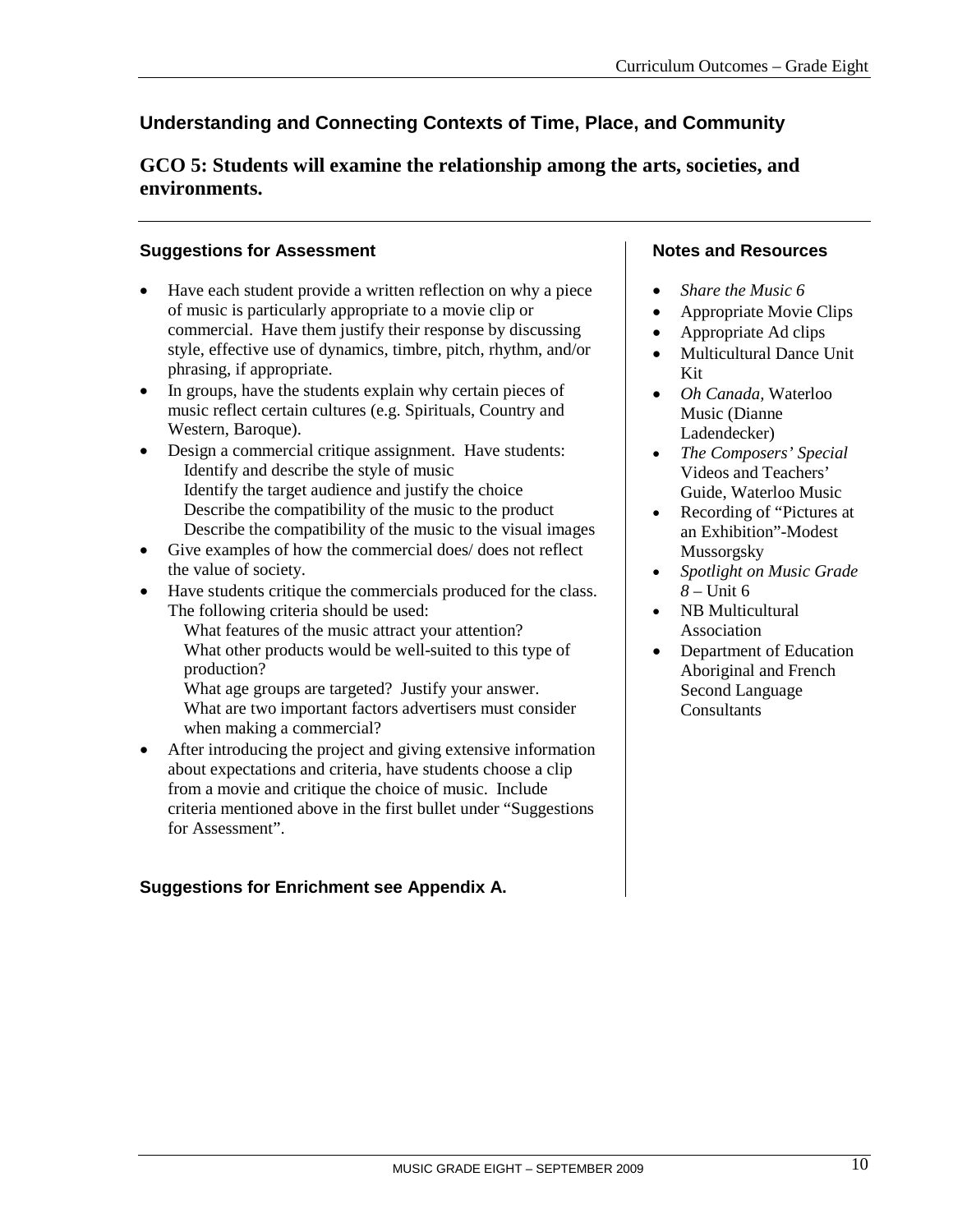# **Perceiving, Reflecting and Responding**

**GCO 6: Students will apply critical thinking and problem-solving strategies to reflect on and respond to their own and others' expressive works.**

# **Outcomes**

*By the end of grade 8, students will be expected to*

**8.6.1 analyse solutions related to creating and performing music** 

**8.6.2 analyse, compare and contrast various interpretations of a piece of music**

**8.6.3 identify form and design in a variety of styles of classroom repertoire and in their own compositions**

**8.6.4 justify and articulate their response to music from a variety of musical styles, using appropriate vocabulary**

**8.6.5 express and communicate emotion using a variety of expressive elements in their own compositions**

**8.6.6 express and communicate emotion through language (both written and oral)**

# **Suggestions for Learning and Teaching**

- Students examine the process of listening concentrated, casual, and mood listening are 3 examples that should be identified and discussed.
- Students listen to experimental music such as *Ionization* by Edgar Varese. Have the students speculate on how the composer might notate the score. (It might be useful to structure the discussion around the elements of music.) Compare the students' ideas with a score of traditional music.
- Students discuss the similarities and differences of a musical work performed in different genres (Eric Carmen, Rachmaninoff).
- Have students listen and compare various musical examples that use a particular medium (e.g. electronic sounds, acoustic sounds, less common instruments like the accordion).
- On an on-going basis, have students identify formal patterns in the music they sing, play, or study in class: binary (AB), ternary (ABA), rondo (ABACA), rondo-sonata (ABACABA).
- Have students investigate the relationship of form in music to form in art, as well as other disciplines, where possible*.*
- Students research and analyse the composer's emotional intent of a composition. Students should express their ideas using appropriate musical vocabulary (e.g. tonality, texture, orchestration, dynamics, etc.).
- Students examine how a composer conveys emotion through the connection of words to the music (or vice versa). Use a variety of music genres; opera, folk, pop, rap, etc.
- Examine a variety of versions of *O Canada* (the anthem).
- Students explore the use of a particular instrument for different styles of music.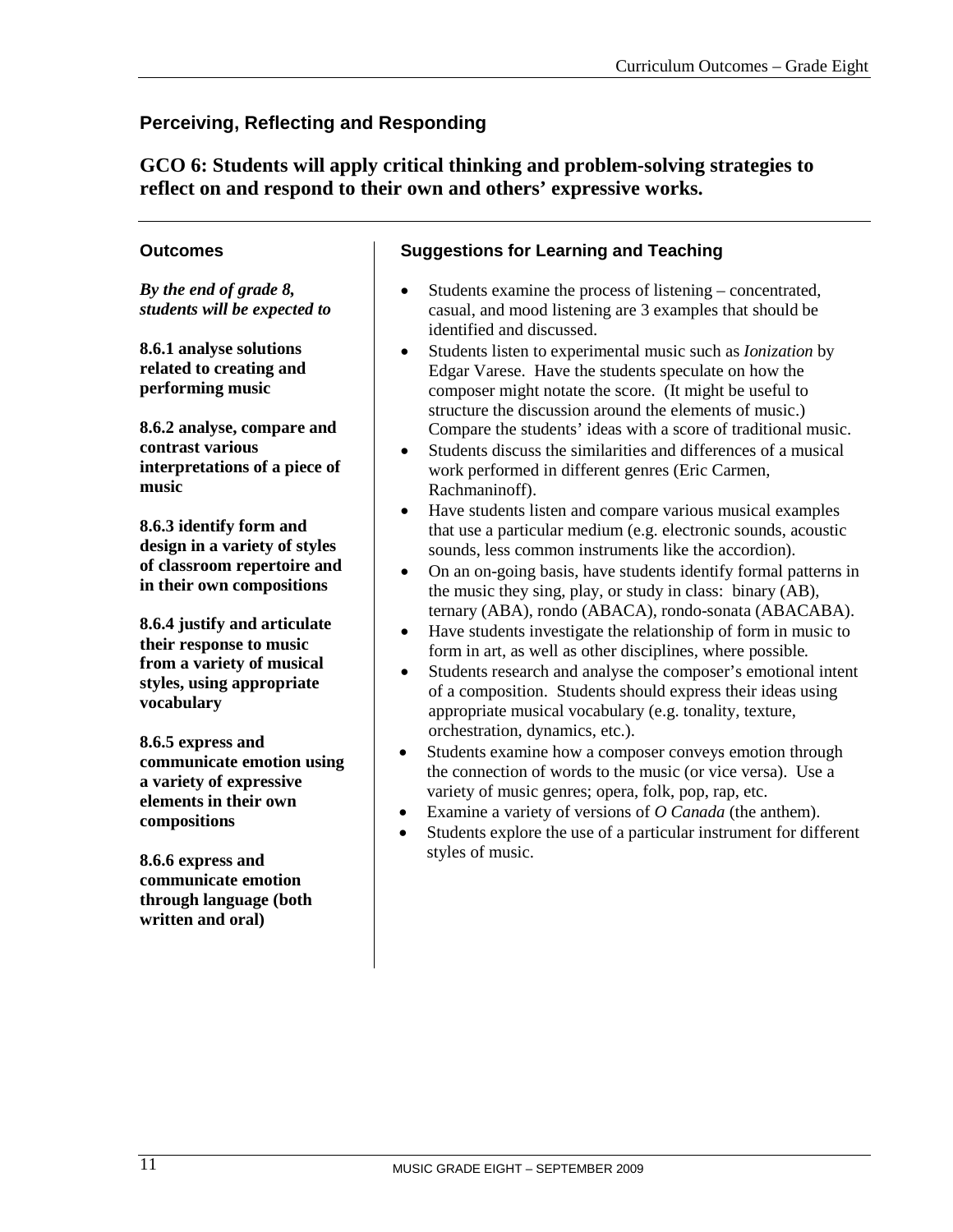# **Perceiving, Reflecting and Responding**

**GCO 6: Students will apply critical thinking and problem-solving strategies to reflect on and respond to their own and others' expressive works.**

# **Suggestions for Assessment**

- Use journals to monitor students' abilities to concentrate on "listening assignments".
- Students reflect on the relationship of a work by an Impressionist composer (Debussy), and the work of Impressionist painters (Monet, Renoir). Similar vocabulary is used – colour, texture, and tonality.
- Students perform short compositions for class that they have notated (traditional or symbolic) according to a rubric developed by teacher and students.
- Students present a critique of a particular work. The critique should show an understanding of the vocabulary that has been covered, factual information concerning the composition, and finish with a personal reflection about the music.
- Have students create and analyse their own and others' compositions.
- Use a rubric designed to assess the students' creativity as they create and analyse their own and others' compositions.

# **Suggestions for Enrichment see Appendix A.**

#### **Notes and Resources**

- Recordings: Debussy, *Prelude L'Apres-midid'un Faune, La Mer*; Beethoven, *Moonlight Serenade, Ode to Joy, Symphony No.5*; Varese, *Ionization*; Vivaldi, *Four Seasons*; Quartetto Gelato (accordian); Queen *Bohemian Rhapsody*, Mozart, Classical Opera; Folk Music (fiddle)
- *Accent on Composers* by Jay Althouse/Judith O'Reilly
- Use of listening logs (Musicplay) or listening journals
- "Listen-Up 2"-(VHS) Canadian Music Recording Industry
- Refer to *Spotlight on Music Grade 8*, pages 8 and 9 (compare and contrast interpretations)
- *Spotlight on Music Grade 7*, page 5 – The song "Respect"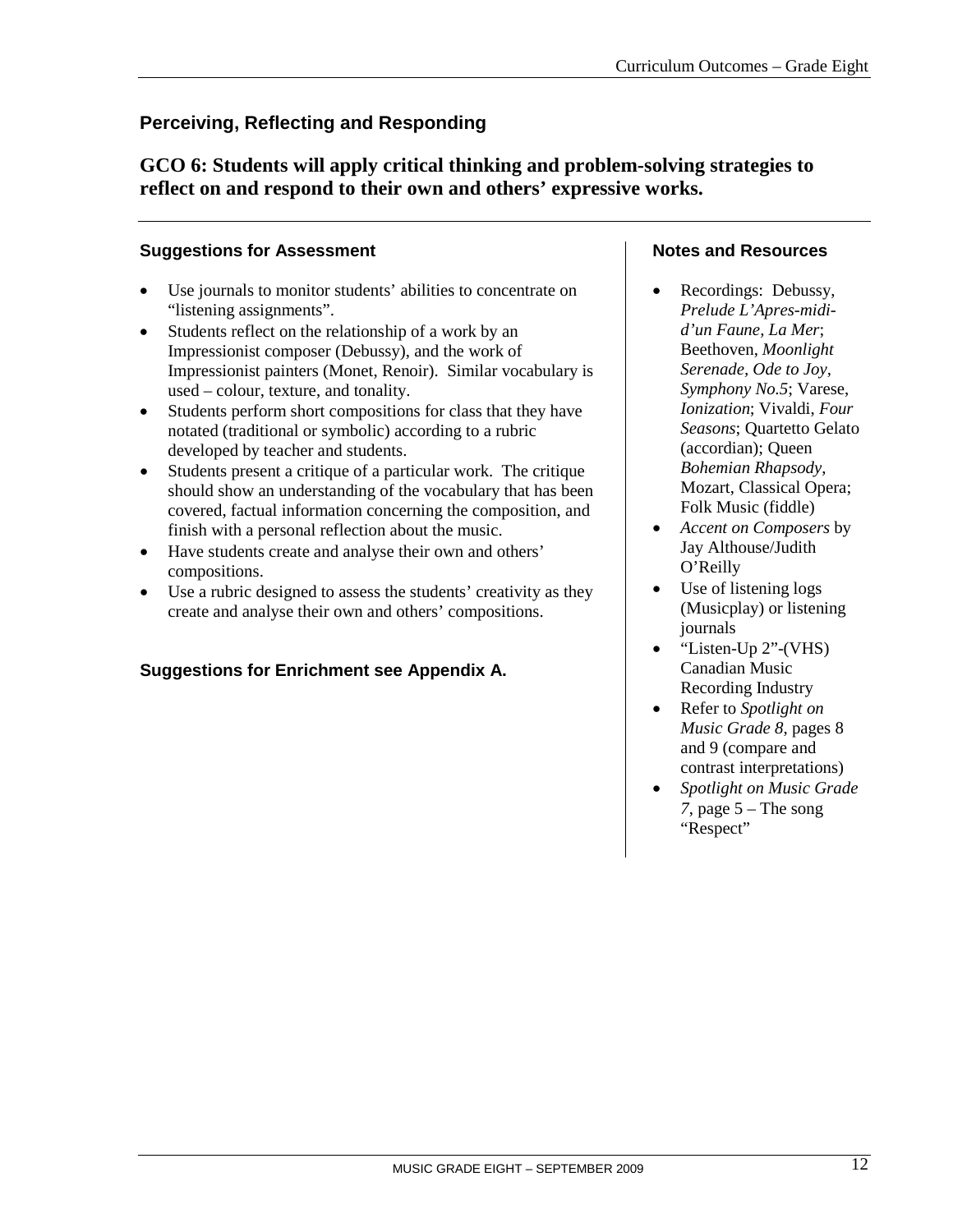# **GCO 7: Students will understand the role of technologies in creating and responding to expressive works.**

#### **Outcomes**

*By the end of grade 8, students will be expected to*

**8.7.1 discriminate among a variety of musical ensembles**

**8.7.2 demonstrate an understanding of how sound is constructed of sound waves**

**8.7.3 demonstrate an awareness of how computers and technology can be used in composing music**

## **Suggestions for Learning and Teaching**

- Students should recognize the sound qualities of distinct and integrated families of instruments. Have students listen to various styles of music. Students should understand that instruments and voice types are used in various styles of music.
- Students should understand the sound production of all families of instruments. Have students listen to various recordings of the same work and respond to each performance. Students should take into consideration instrumentation, style, tempo, dynamics, etc.
- Have students investigate the principles of physics that are fundamental to sound production. Relate the facts to the different families of instruments. A demonstration can be done using tuning forks (*Spotlight on Music Grade 8* - pages 18, 20, 152, 153).
- Using their new knowledge about resonance, students can play or sing, focusing on matching pitch. Students can explain how the outcome of performing in tune was achieved.
- Students can research how sound is manipulated through technology to create a desired effect. Listening examples will reinforce their research (electric guitars and pedals). If available, students should experiment with electronic keyboards and computer software, which allows them to manipulate sound.
- Students compose a piece for a solo instrument or a small ensemble of instruments. Students are to notate the composition using traditional notation. Students will then develop a system of notation to communicate where and how sound will be technologically manipulated in their composition. Students should present their work. Discussion and reflection should follow to determine if the original intent was achieved.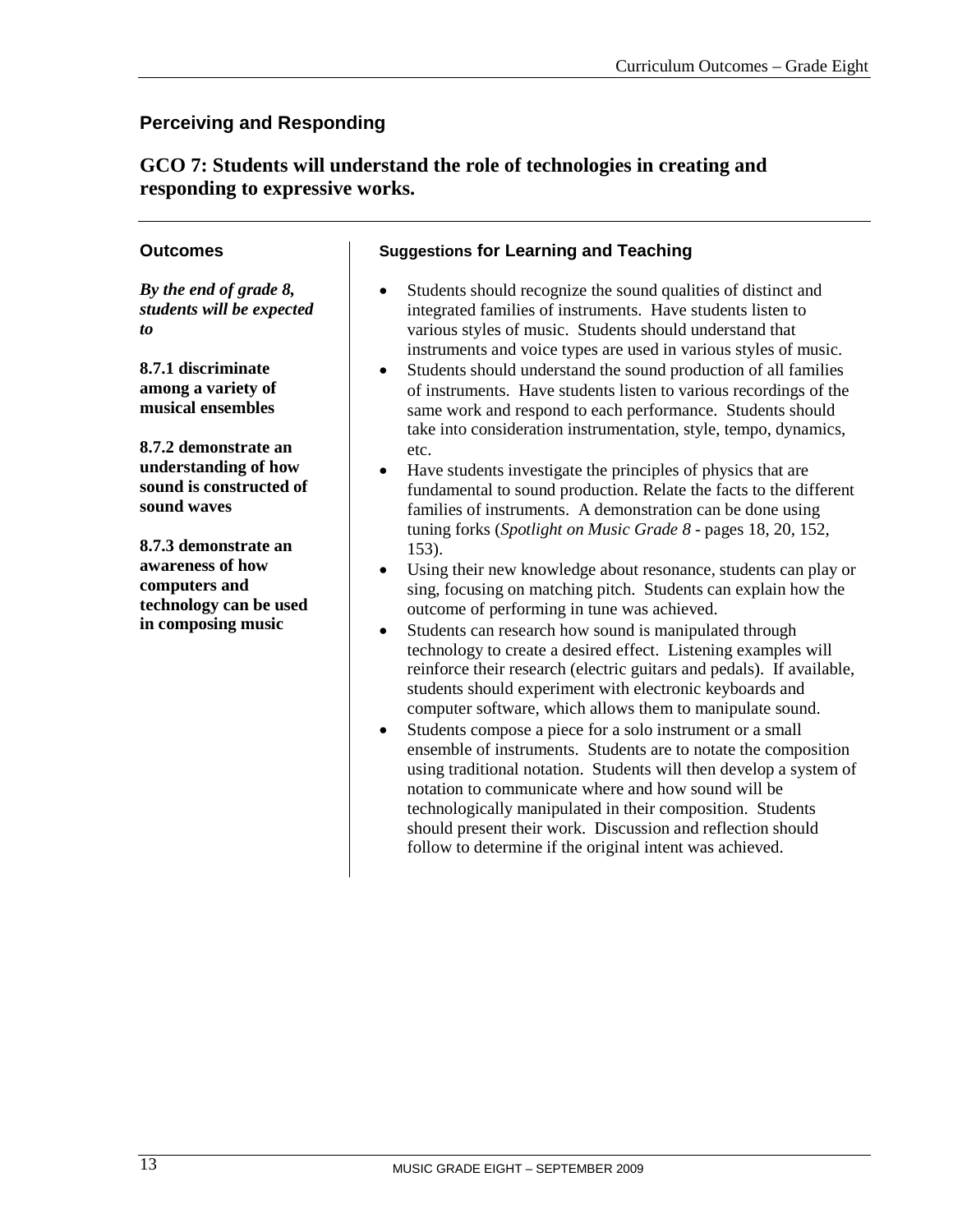# **GCO 7: Students will understand the role of technologies in creating and responding to expressive works.**

## **Suggestions for Assessment**

- Using an agreed-upon rubric, the students and/ or teacher can assess presentations of original compositions. It might be possible to discuss the assessments as a full-class.
- During discussions of evolving compositions, look for evidence that students:
	- Take pride in their work
	- Extend their thinking about music
	- Talk about their compositions with increased detail and elaboration
	- Comment constructively on their own and others' work Show interest in, and respect for, the work of their peers
- Evaluation/ assessment criteria teachers may choose to consider are:
	- How much has the students' knowledge of terms related to computer software expanded? How much has the students' knowledge of terms relating to sound waves and the science of sound production expanded?
	- Have the students reflect and respond to the science experiment on resonance through a journal entry and/ or through class discussion.
	- Students will complete a teacher generated lab assignment on the science of sound. The teacher will conference with students during the lab process.
- Students manipulate sounds using electronic tools and computer programs.

# **Suggestions for Enrichment see Appendix A.**

## **Notes and Resources**

- Various websites pertaining to the physics of sound
- Brainpop websites [www.connextion](http://www.connextion/) for science of sound
- Listen Up 2 (VHS)
- Spotlight on Midi (create, edit, replay and so on) from *Spotlight on Music*
- *Spotlight on Music Grade 8*
	- -Unit 8, Lesson 3, pages 198-203 -Unit 4,Lesson 4, pages 100-105 -CD11
- Use of SMART Boards, if available, can be beneficial. *"Notebook 10.0"* for SMART Boards has a wealth of educational resources specifically for music
- Use of software recording programs, if available, may be helpful: *Garage Band Finale Mozart*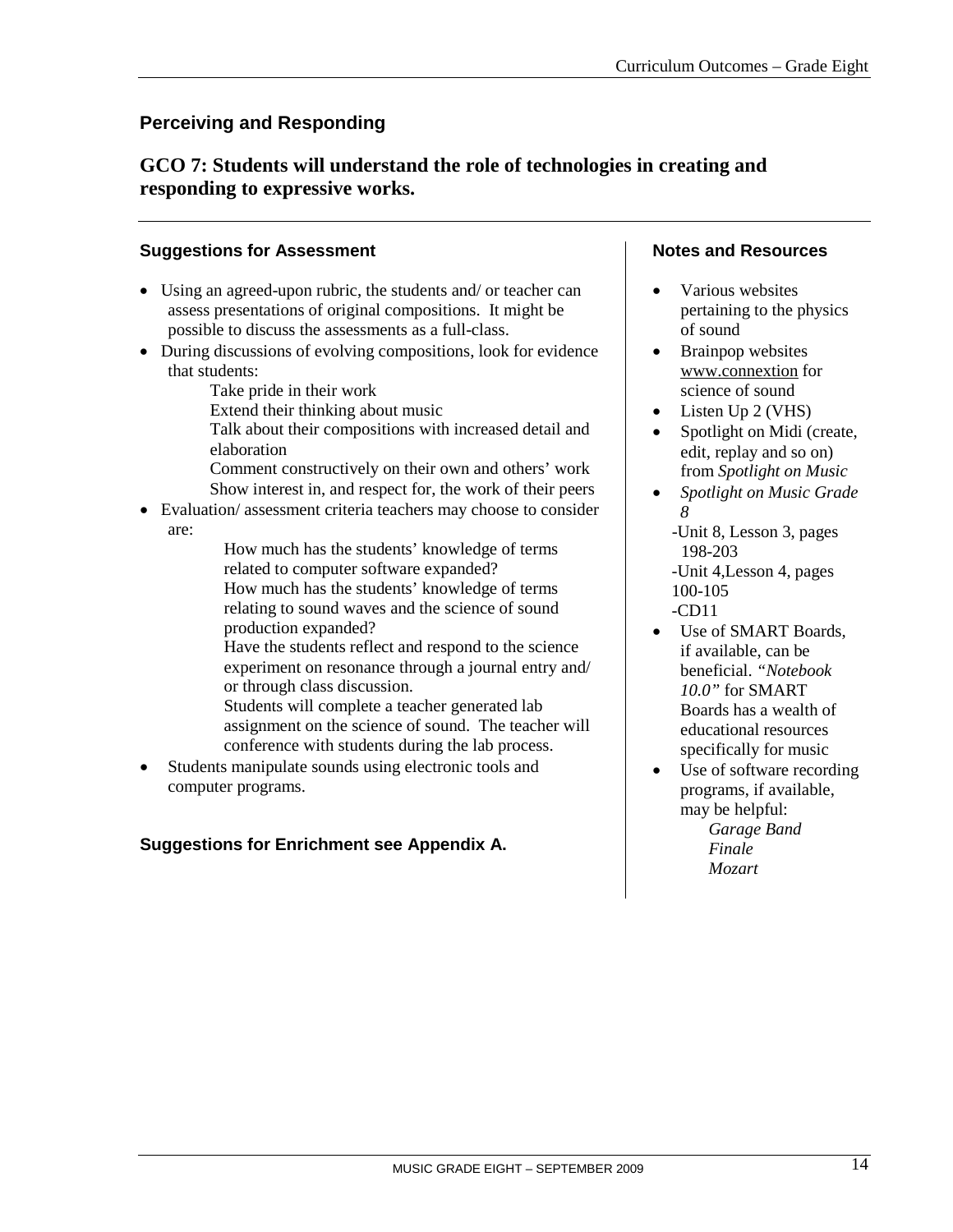**GCO 8: Students will analyse the relationship between artistic intent and the expressive work.**

# **Outcomes**

*By the end of grade 8, students will be expected to*

**8.8.1 examine the reasons why specific musical works have been created**

**8.8.2 explain the source of ideas and reasons for their own musical decisions**

**8.8.3 analyse and evaluate interpretations of their own and others' works using appropriate musical terminology and considering the musical intent**

**8.8.4 analyse and evaluate their music making in light of what was intended**

# **Suggestions for Learning and Teaching**

- Have students evaluate the influence of historical events on the creation of specific musical works.
- Students evaluate the influence of specific compositions on the works that came after them.
- Students evaluate the effectiveness of using the elements of music to portray a program.
- Students evaluate the degree of success of specific compositions that were created for specific purposes (such as Olympic theme, Hockey Night in Canada).
- Have students write a report on a performance identifying strengths and weaknesses. Have them suggest ways to improve the weaknesses (example: talent shows).
- Explore political statements made through music war, protests, patriotism, etc.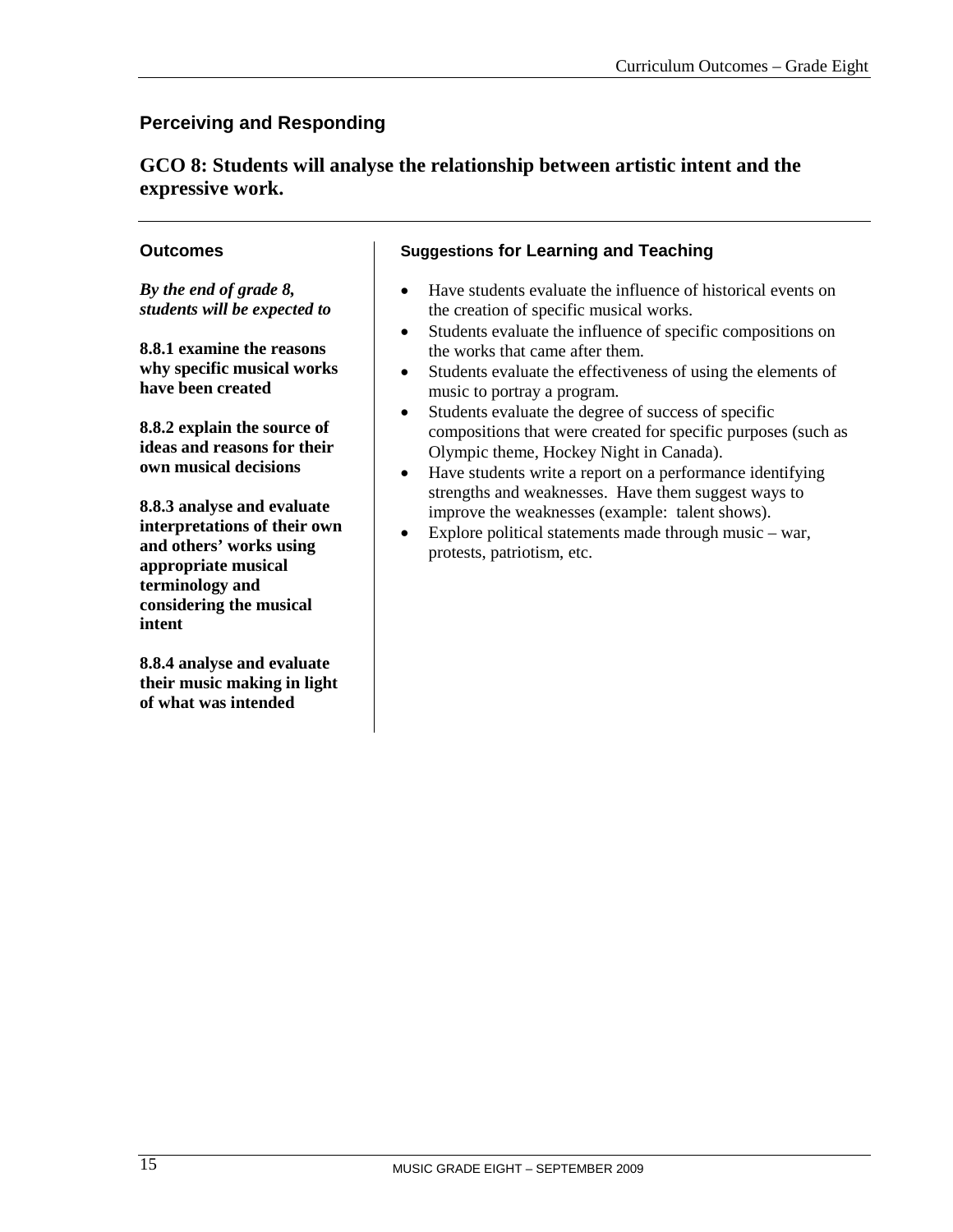# **GCO 8: Students will analyse the relationship between artistic intent and the expressive work.**

#### **Suggestions for Assessment**

- Evaluate the reflections that students have written on specific musical compositions and the historical events surrounding those compositions. They should justify their responses with specific details using appropriate historical and musical terminology.
- Have students justify why certain types of music are successful at portraying moods, emotions, characters, or events through journaling or discussion.
- Assess student-written evaluations of a musical performance. Responses should be justified with specific details and appropriate musical terminology.

# **Suggestions for Enrichment see Appendix A.**

#### **Notes and Resources**

- Books or articles on history and/ or music history
- A variety of musical recordings from various periods
- *Accent on Composers* by Jay Althouse/Judith O'Reilly
- Internet resources
- Use of Socratic Circle may be of interest for discussion purposes
- *Spotlight on Music Grade 8* – pages 108-110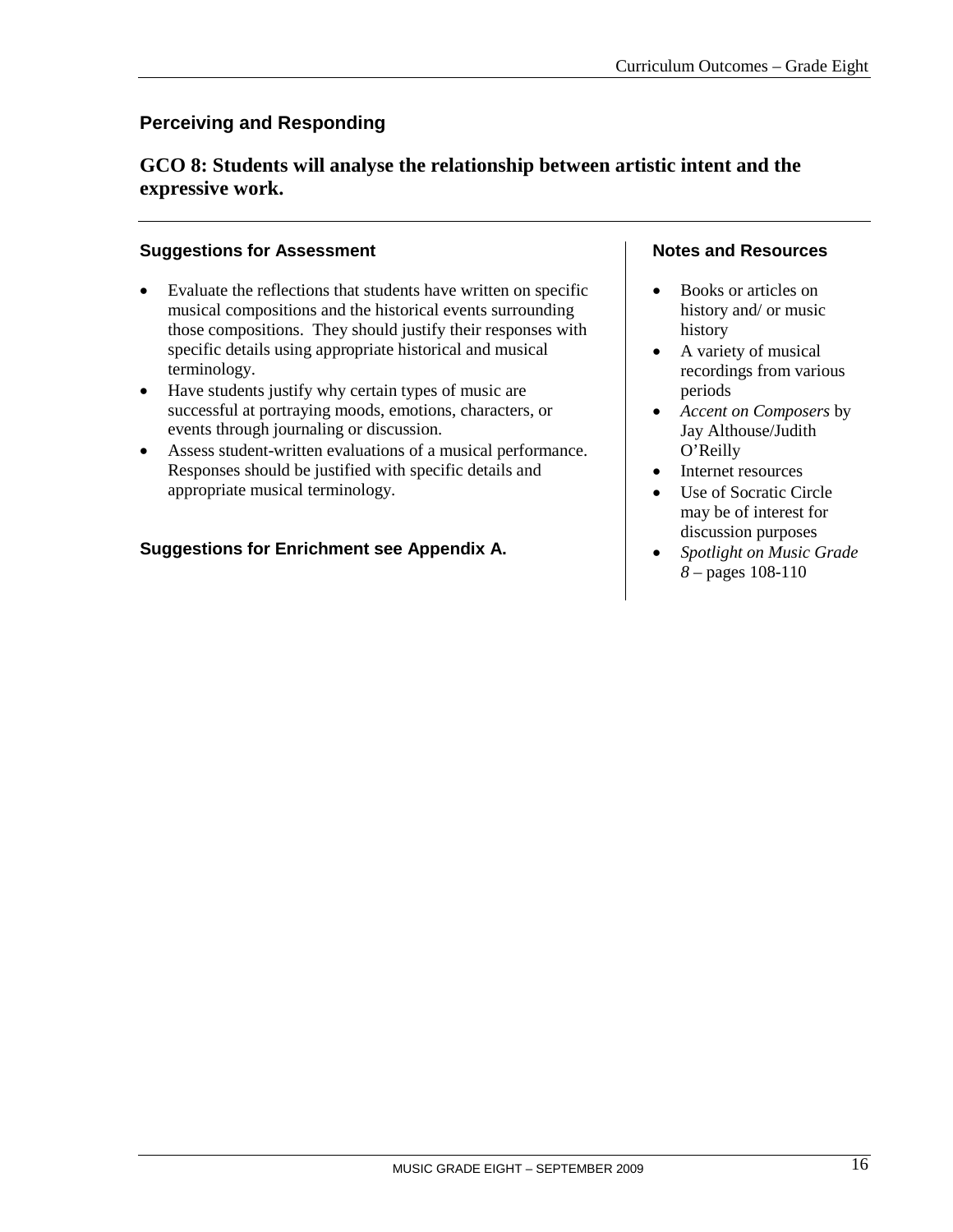# **Appendix A Enrichment Suggestions**

# **GCO 1: Students will explore, challenge, develop, and express ideas, using the skills, language, techniques, and processes of the arts.**

#### **ENRICHMENT SUGGESTIONS:**

- Conduct a small or large musical ensemble using only non-verbal gestures and movements.
- With your teacher's assistance, create, notate and lead performances of short musical examples connected with lessons or musical compositions you and/or your class are studying.
- Using a 'call and response' technique, perform as the 'leader' in a rhythmic and then a melodic musical exploration.
- Illustrate an understanding of musical terms, concepts, and elements by creating, notating and performing a 'Music Knowledge Rap' with other class members or by yourself.

#### **ENRICHMENT SUGGESTIONS from** *Spotlight on Music Grade 8***:**

- Unit I page 6 in *Spotlight on Music Grade 8* for suggestions on how advanced students might add texture and gain experience in playing complex rhythms.
- Unit 2, page 32 for suggestions on writing time signature (s) and how to draw representation of tempo.
- Unit 2, page 52 for suggestion on composing by using an existing chord progression to write a new melody and accompaniment.

# **GCO 2: Students will create and/or present, collaboratively and independently, expressive products in the arts for a range of audiences and purposes.**

#### **ENRICHMENT SUGGESTIONS:**

- It is a national holiday. Compose a rhythmic composition for four performers in which all players start at the beginning, each then performs a short solo passage which is followed by combined performers. Your composition ends with the last section being repeated. Perform your composition. What is the purpose of your composition? Who listens?
- Locate a picture of a famous building, bridge, or other architectural structure. Identify some of the formal characteristics of the structure. (repetition, contrast, light, heavy, etc.) Create a composition demonstrating your ability to use selected characteristics from the building in your composition.
- After identifying and describing the mood associated with the people at an important historical event in your community, create or improvise a solo designed to capture the event for future generations.

#### **ENRICHMENT SUGGESTIONS from** *Spotlight on Music Grade 8***:**

- Unit 3, page  $69$  work with 12-bar blues form.
- Unit 3, page 71 work on transcribing melody; creating an a cappella arrangement for three voices.
- Unit 4, page 89 compose a song in any musical style.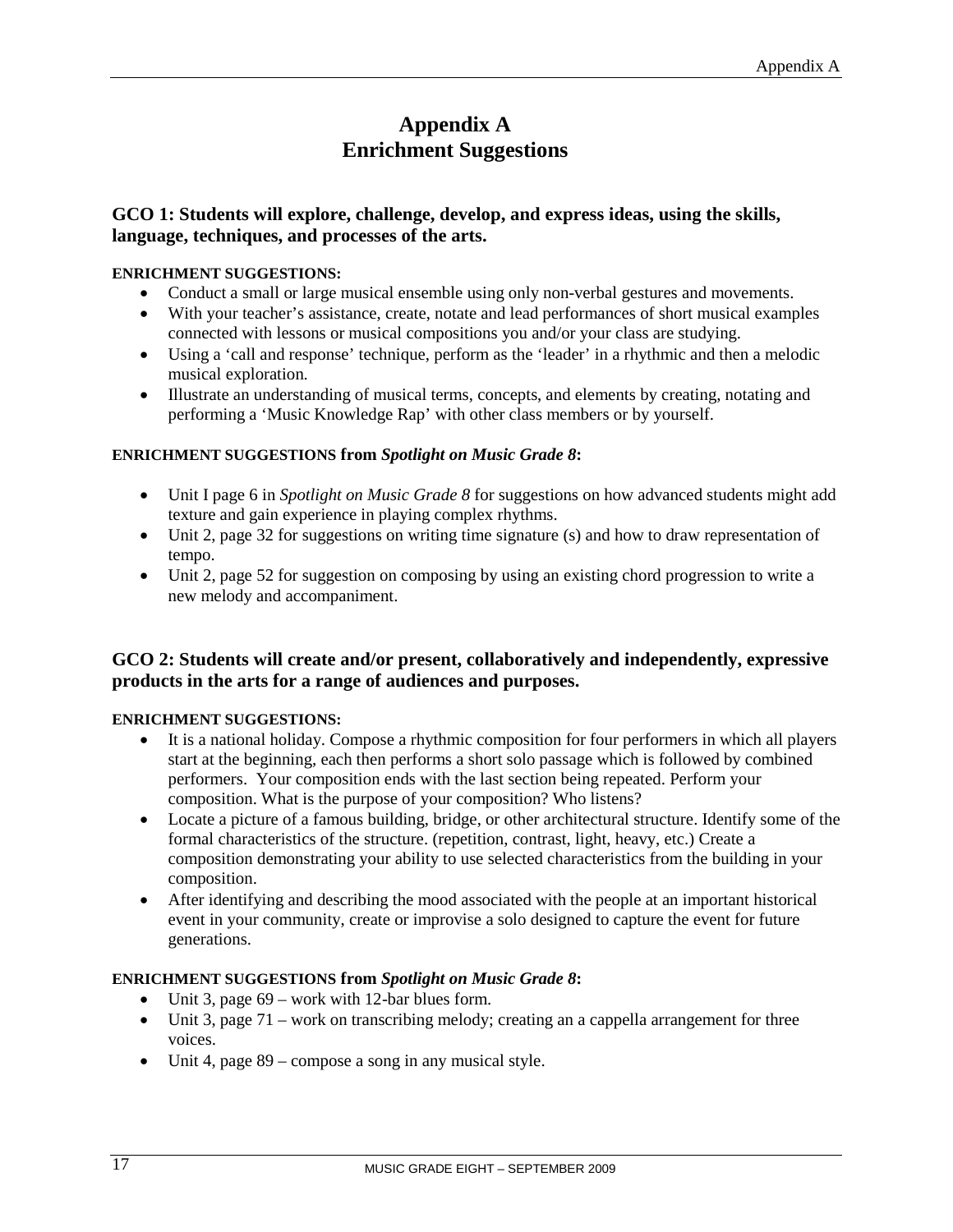#### **GCO 3: Students will demonstrate critical awareness of and value for the role of the arts in creating and reflecting culture.**

#### **ENRICHMENT SUGGESTIONS**:

- Some composers have created compositions reflecting the influence of other cultures on their music. Identify and describe some of the musical characteristics reflected in some of these compositions.
- You have attended a performance of a musical ensemble of 'new  $21<sup>st</sup>$  Century' music. Write a newspaper review in which you address how this performance reflects the current culture and provides a glimpse into the future of music.
- Some composers did not have the opportunity to visit other cultures and yet they composed music presenting what they think this might be like. How can they do this? Is this a good or bad thing to do? If you were a member of the audience listening to their music, how would you react?
- You have been asked to compose a musical composition presenting the nature of your family. This is to be shared at your next family reunion. As a composer, what are you thinking about? What are you going to emphasize? What does your music sound like?
- Interview an ECMA nominee. Suggested topics of discussion include:
	- How their music reflects the Atlantic region;
	- What are their influences:
	- Why did they choose to create their particular style of music;
	- What is particular to their music and lyrics.

#### **GCO 4: Students will respect the contribution to the arts of individuals and cultural groups in local and global contexts, and value the arts as a record of human experience and expression.**

#### **ENRICHMENT SUGGESTIONS:**

- All people are born, live, and die. Music reflects these and other 'life' moments. Identify a topic common to all people. Focusing on this topic, research, identify, and listen to music from as many different cultures as you can. How are they similar? Different? Other than your own, which do you like the best? Why?
- Weather, difficult times, school lunches, bus rides, holidays, technology, etc. these are some of the social and historical topic's which have inspired composers. Select a composition being studied by your school's band, chorus, orchestra, or your class. Make a presentation illustrating your understanding of how this composition has been shaped and influenced by such topics.
- Most popular music seems to come and go rather quickly. Do you agree with this statement? Why or why not?
- If there were no composers or musicians, how would our communities, our cultures, change? Are composers and musicians important? Why or why not?
- Listening to music of other places, times, and cultures is a way of helping connect people of different times, places, and cultures. How does music do this? Is this a good or bad thing?

#### **ENRICHMENT SUGGESTIONS from** *Spotlight on Music Grade 8***:**

• Unit 8, page 191 - students who take private music lessons will discuss how music has affected their daily lives.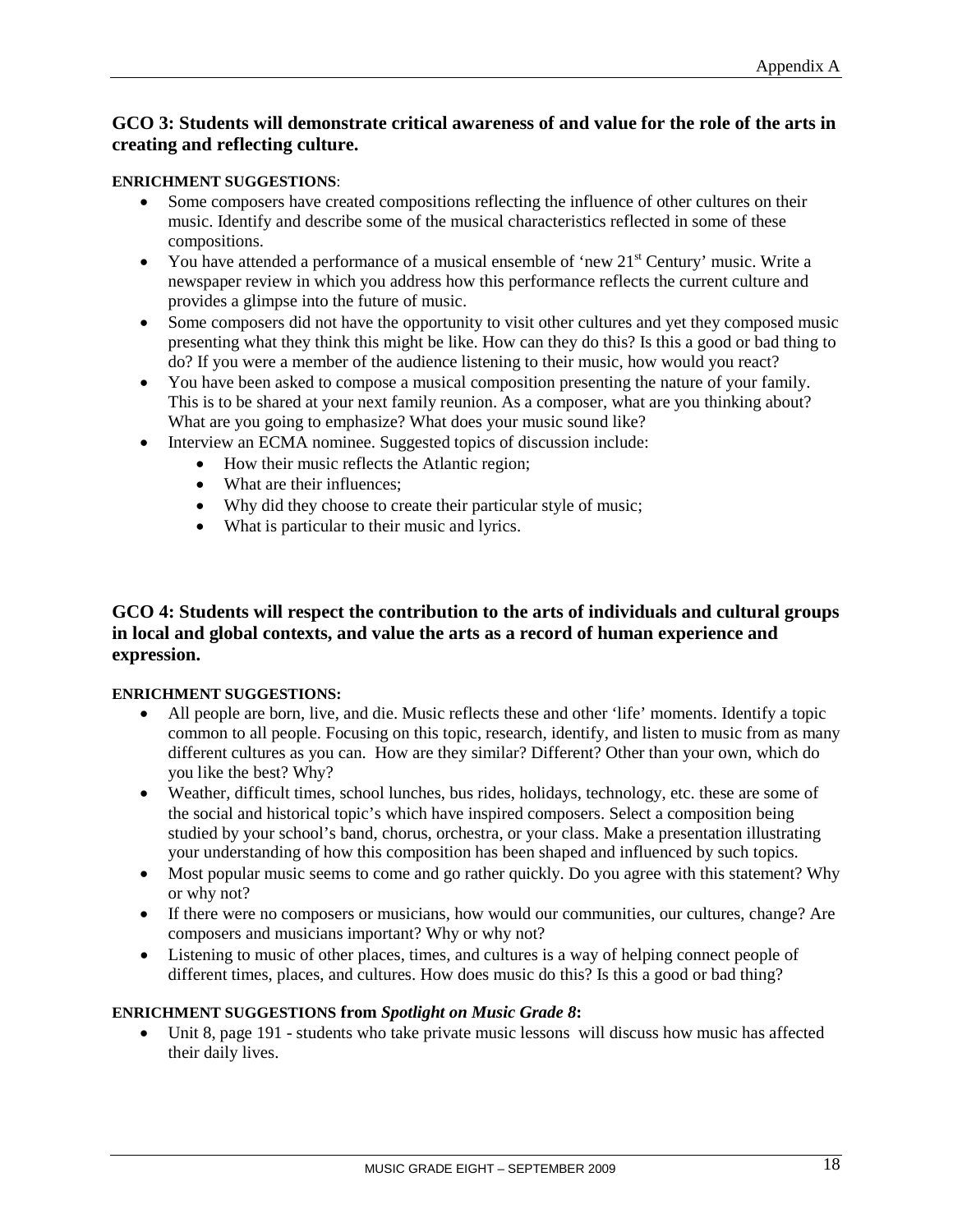### **GCO 5: Students will examine the relationship among the arts, societies, and environments.**

#### **ENRICHMENT SUGGESTIONS:**

- Television shows featuring musical talent contests have been and are part of our cultural lives. How important are these kinds of events to the development of musical organizations such as bands, choirs and orchestras? Why do these kinds of shows seem to come and go?
- Many people attend concerts. Sometimes you can tell what kind of a concert it is by observing the nature of the clothing people wear to the concert. Describe how this happens? What are the people thinking? Is this good or bad?
- Technology has changed the way in which people access music, news, and life in general. Is the music industry more interested in music or the industry surrounding the music? Why do you believe this is the case?
- Some popular concerts feature lights, staging, smoke, mirrors, etc. to the extent that the music seems unimportant. It seems that a concert is more than just the music. What is a concert? What happens at a concert?
- Why do you think people like to attend concerts featuring "a local favorite" when they often don't attend concerts featuring "an unknown" from the other side of the world? How important is community in influencing our response and interest in music?

#### **ENRICHMENT SUGGESTIONS from** *Spotlight on Music Grade 8***:**

- Unit 4 page 103 improving music; discuss how style and mood effect performance choices.
- Unit 6, page  $130 -$  students create a montage using favourite movie themes.
- Unit 9, page 222 students learn to listen to "jingles" with understanding.
- Unit 9, page  $232 -$  invite students to create artwork which ties into their musical composition(s).

# **GCO 6: Students will apply critical thinking and problem-solving strategies to reflect on and respond to their own and others' expressive works.**

#### **ENRICHMENT SUGGESTIONS:**

- After finding two or more different versions of the same composition, listen and identify the differences.
- How is this possible? Did the composer intend this to happen?
- Given the performances of compositions created by other class members, identify and describe changes you are considering making in your composition. What suggestions do you have for other class members?
- Using musical vocabulary, create 'Program Notes' for selected compositions being performed in your class, by your school's band, chorus, orchestra or other ensemble.
- From the viewpoint of an audience member, performer, and a composer, create a review of a performance of a composition presented in class. Take care to emphasize the differences in the views or each person.

#### **ENRICHMENT SUGGESTIONS from** *Spotlight on Music Grade 8***:**

- Unit 5, page 123 students compose their own version of Hayden's "Sonata in C".
- Unit 5, page 130 students create their own "courante".
- Unit 7, page  $175 -$  students create a short composition using an  $8 -$  to  $16 -$  measure theme, harmony, and percussion.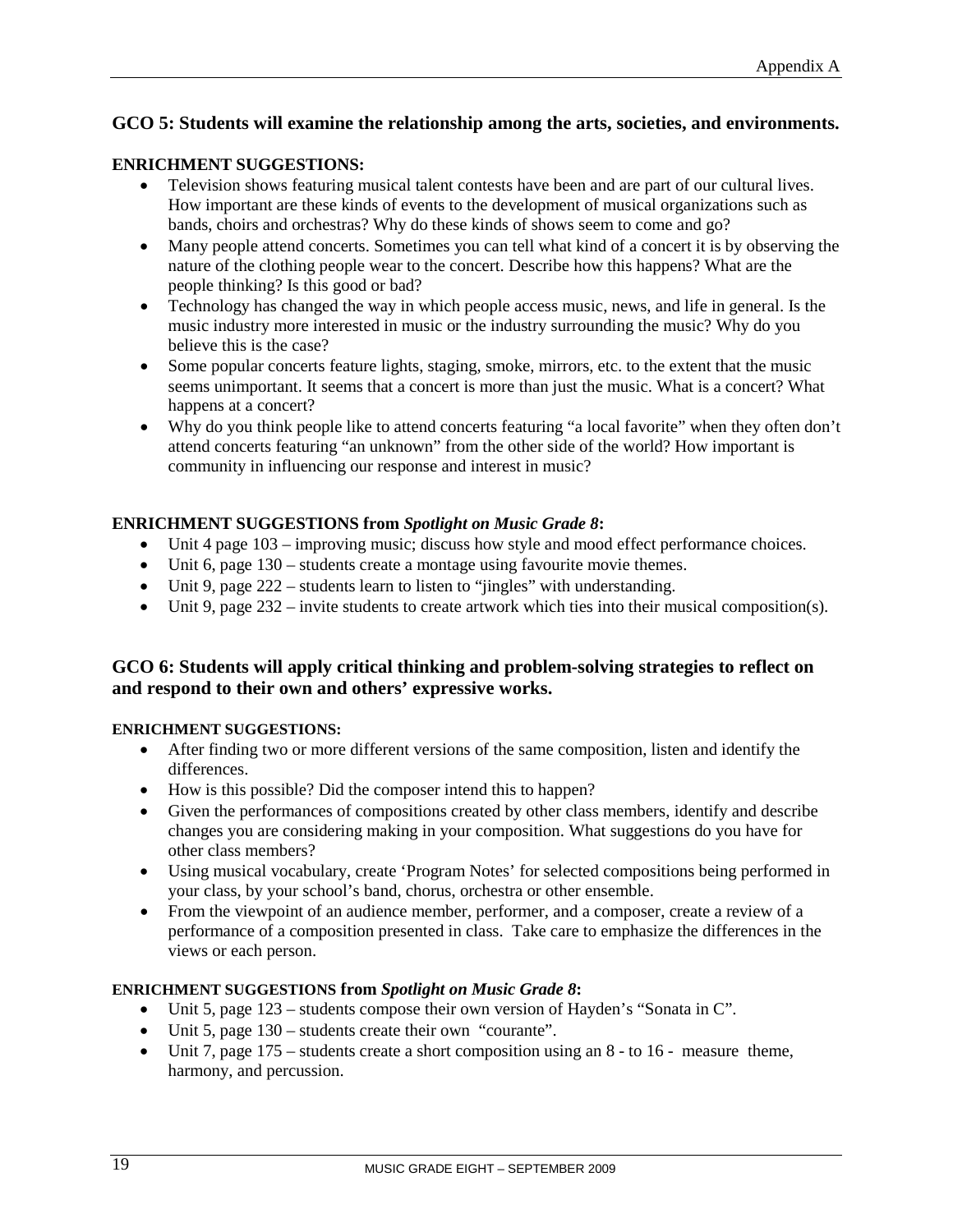# **GCO 7: Students will understand the role of technologies in creating and responding to expressive works.**

#### **ENRICHMENT SUGGESTIONS:**

- When listening to recorded music, some people prefer LP vinyl recordings rather than the more common CD. What are some differences between the two recording techniques and the sound produced by each? Why might a person prefer one more than the other?
- The pipe organ is considered the 'King of Instruments". If you were living in the Baroque Period, what would you know and think about this musical technology and its use in the pipe organ? Describe how technology might influence a friend's reactions to musical performances of a pipe organ.
- Technology helps provide people with access to music. How is your musical technology different than that of your parents? Grandparents? Relatives living 100 years ago? Etc. Create, practice and perform a short play featuring several classmates as members of your family from different time periods. Have each of them share and discuss the musical technology of their day and how they experienced music compared with your musical experiences today. Record your performance so that you can share this with others.
- Research the development of musical technology as used in your school band, choir, or orchestra. Prepare a PowerPoint presentation and share your research findings with your ensemble members.

#### **ENRICHMENT SUGGESTIONS from** *Spotlight on Music Grade 8***:**

• Unit 8, page 207 – students improvise some musical ideas to record and use for a karaoke song.

#### **GCO 8: Students will analyse the relationship between artistic intent and the expressive work.**

#### **ENRICHMENT SUGGESTIONS:**

- Identify, compare, and contrast musical compositions composed for the same type of event, i.e. parades, weddings, funerals, etc. Create a rating system listing the most effective/expressive to the least expressive.
- Your musical composition was just performed for a large audience. They didn't react like you thought they would. Why? What might you do? What should you do? What have other composers done?
- Select a musical composition composed for a specific event. Identify a musical element, such as melody, rhythm, timbre, etc. Describe how the composer's use of this element contributes to the expressiveness of the composition for this specific event.
- Have your music teacher provide you with a title of a musical composition considered among the 'best' ever composed. After listening to a recording, identify a current popular composition similar in nature. What composition did you identify? If the composer of the current popular composition had lived at the time of the composition you listened to, how would their composition have changed?
- You have been selected to be the composer of a musical composition for your school's graduation. Make a list of items you should consider before you begin composing. Describe how you might create music to reflect some of these considerations.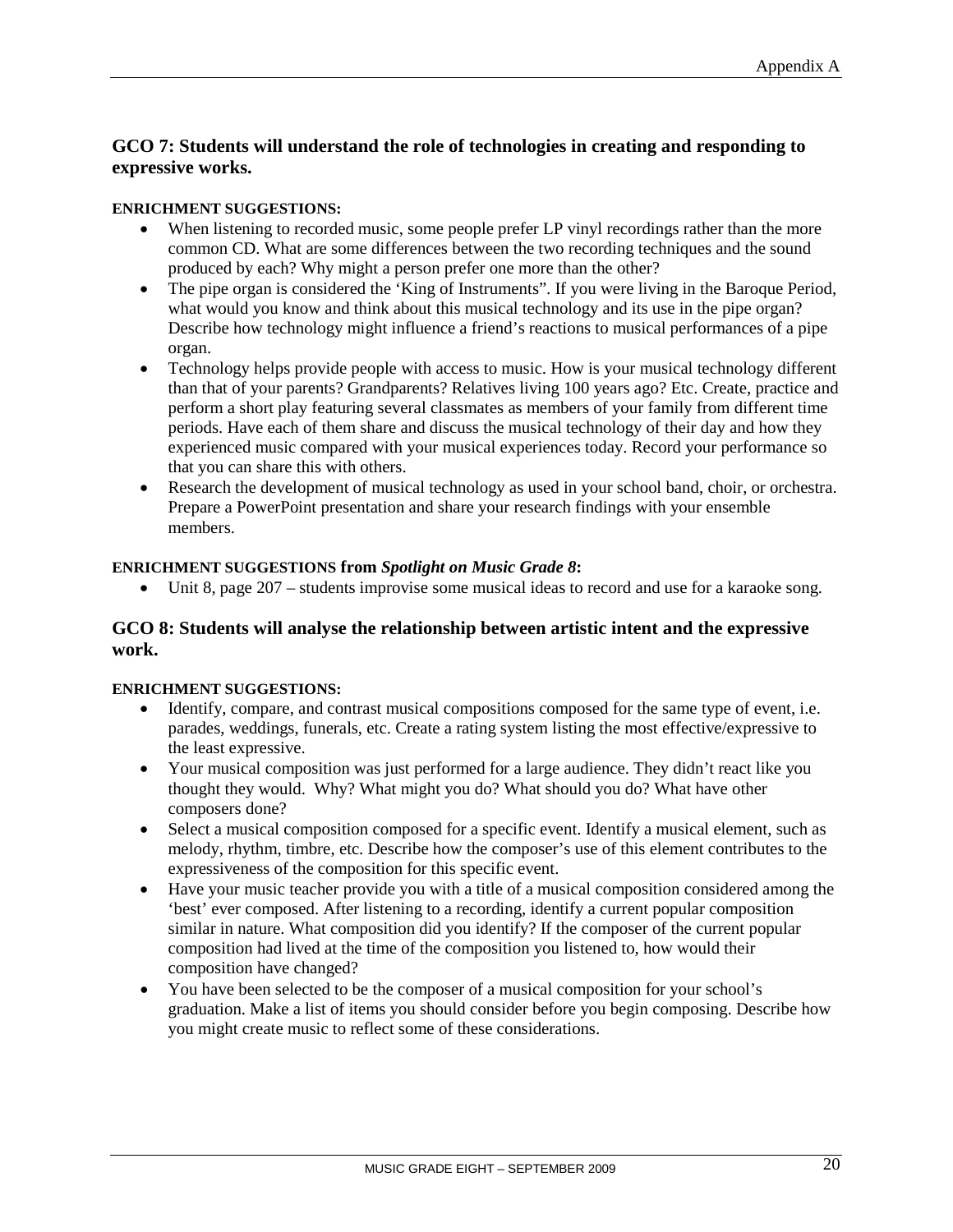#### **ENRICHMENT SUGGESTIONS from** *Spotlight on Music Grade 8***:**

- Unit 6, page 138 students create their own arrangement to "Main Title" from *Star Wars* by mimicking the recording or by playing the theme in a completely different style.
- Unit 6, page 143 invite students to create their own accompaniment to "The Addams Family" Theme" using a variety of instruments and unpitched percussion instruments.